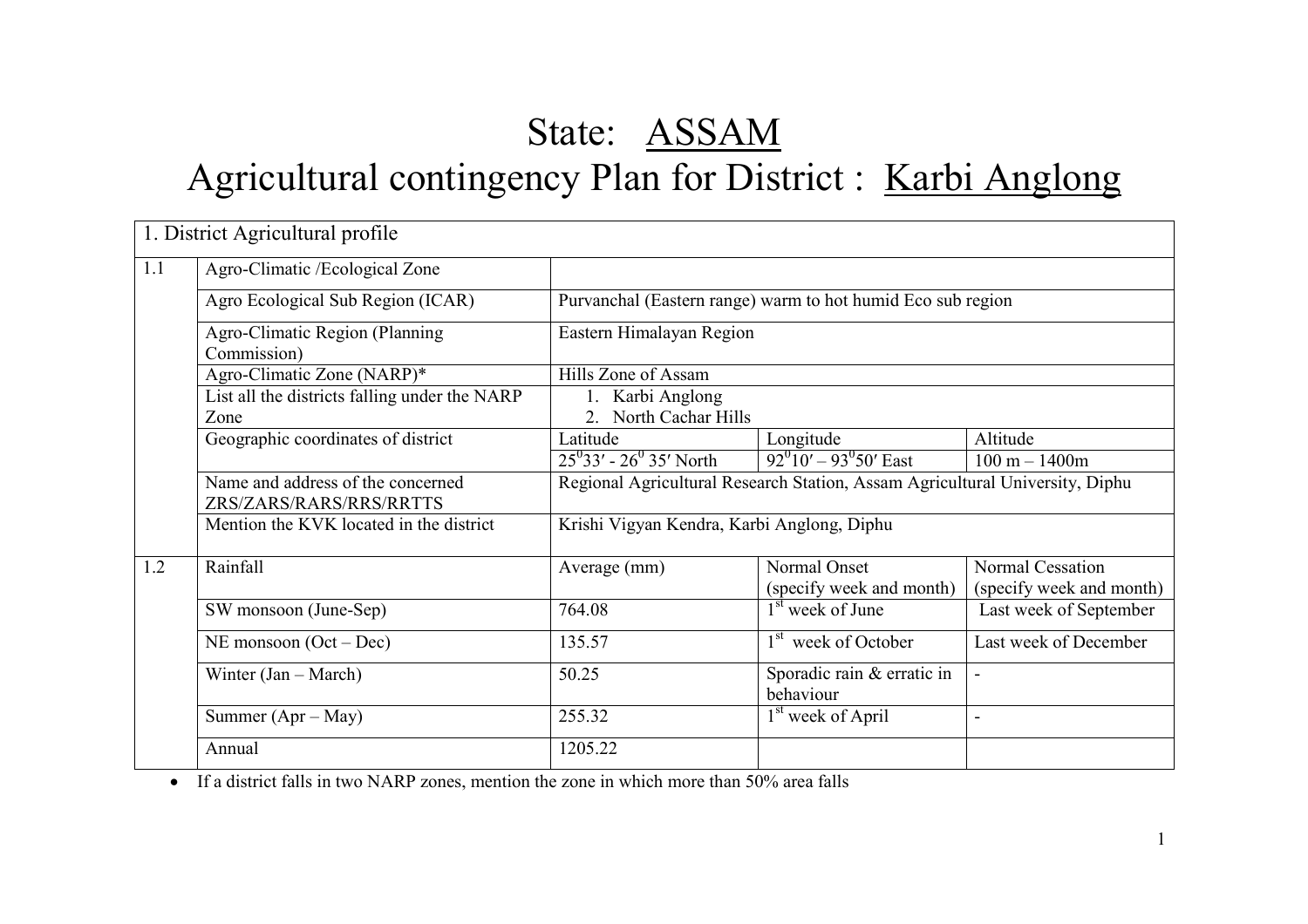| ∟and use         | Geographical | Forest | Land under   | Permanent | Cultivable | Land under | Barren    | Current | )ther   |
|------------------|--------------|--------|--------------|-----------|------------|------------|-----------|---------|---------|
| pattern of the   | area         | area   | non-         | pastures  | wasteland  | misc tree  | and       | fallows | fallows |
| diatrict (latest |              |        | agricultural |           |            | crops and  | uncultiva |         |         |
| statistics)      |              |        | use          |           |            | groves     | ble land  |         |         |
| Area (ha)        | 10,43,396    | 501149 | 75777        | 73084     | 50373      | 74385      | 53923     | 52295   |         |
|                  |              |        |              |           |            |            |           |         |         |

| 1.4(a) | Major Soils              | Area ('000 ha) | Percent of total           |
|--------|--------------------------|----------------|----------------------------|
|        | 1. Alfisol/ Ultisol      | 939.056        | 90                         |
|        | 2. Inceptisol            | 104.340        | 10                         |
| 1.4(b) | Major Soils Type         | Area ('000 ha) | Percent of total           |
|        | Clay Loam                | 235.153        | 22.54                      |
|        | Sandy                    | 199.918        | 19.16                      |
|        | Sandy Loams              | 608.325        | 58.30                      |
| 1.5    | Agricultural land use    | Area ('000 ha) | Cropping intensity $(\% )$ |
|        | Net sown area            | 176.433        | 129                        |
|        | Area sown more than once | 51.165         |                            |
|        | Net irrigated area       | 5.052          |                            |
|        | Gross cropped area       | 227.598        |                            |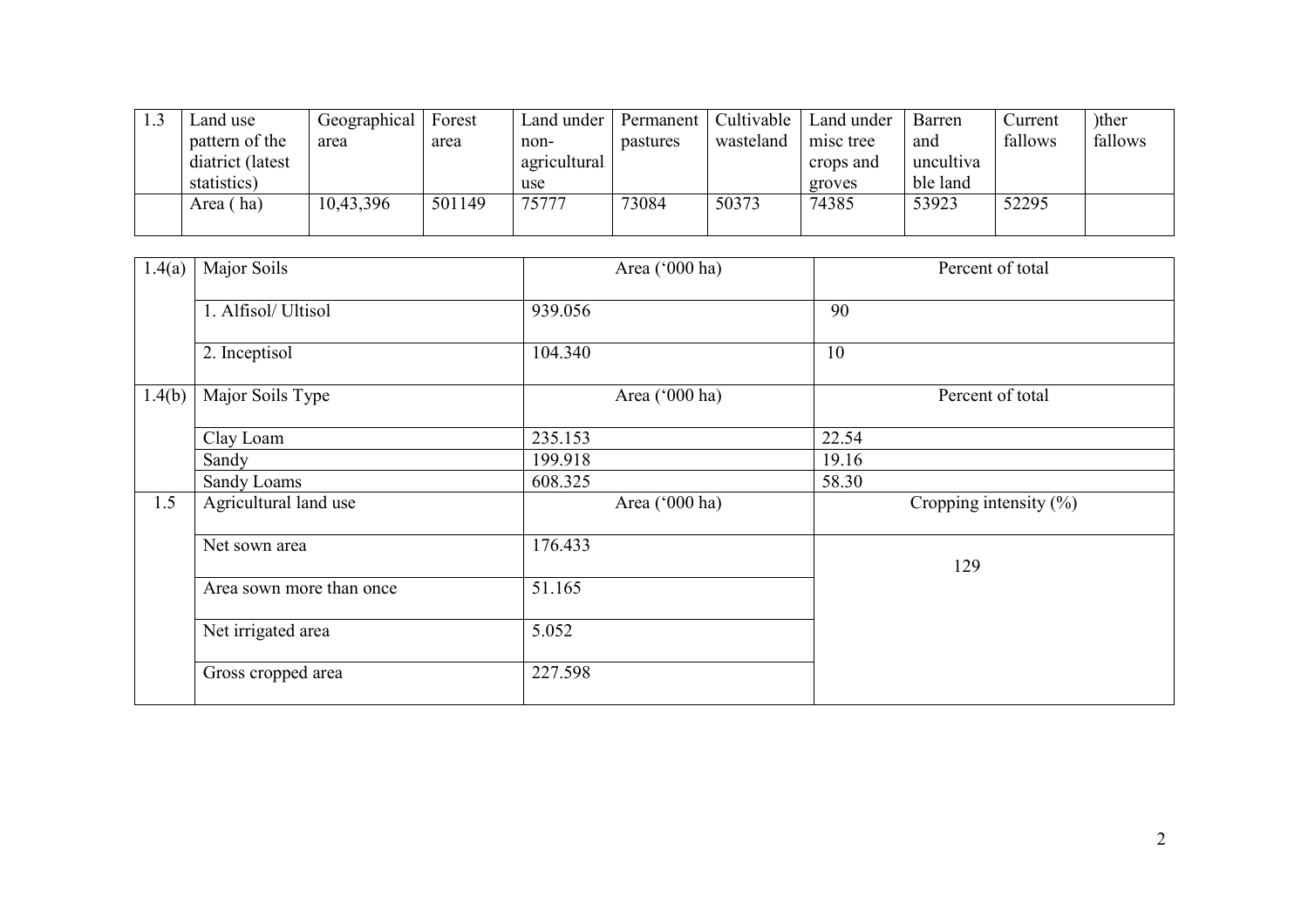| 1.6 | Irrigation                        |                          | Area ('000 ha)           |                          |
|-----|-----------------------------------|--------------------------|--------------------------|--------------------------|
|     | Net cultivated area               |                          |                          |                          |
|     | Net irrigated area                |                          | 5.052                    |                          |
|     | Gross cultivated area             |                          | 227.598                  |                          |
|     | Gross irrigated area              |                          | 8.246                    |                          |
|     | Rainfed area                      |                          | 171.381                  |                          |
|     | Source of irrigation              | Number                   | Area ('000 ha)           | $%$ area                 |
|     | <b>Tanks</b>                      | 495                      | 0.388                    | 7.68                     |
|     | Bore wells                        | 20                       | 0.225                    | 4.45                     |
|     | Lift irrigation                   | 8                        | 3.568                    | 70.62                    |
|     | Other sources                     | $\overline{a}$           | 0.871                    | 17.24                    |
|     | Total                             | $\overline{\phantom{0}}$ | 5.052                    | 100.00                   |
|     | Pumpsets                          |                          |                          |                          |
|     | Micro-irrigation                  |                          |                          |                          |
|     | Ground water availability and use | No. of blocks            | $%$ of area              | Quality of water         |
|     | Over exploited                    | $\blacksquare$           | $\overline{\phantom{a}}$ | $\overline{\phantom{a}}$ |
|     | Critical                          | $\overline{\phantom{0}}$ | $\overline{\phantom{a}}$ | $\overline{\phantom{a}}$ |
|     | Semi-critical                     | $\overline{\phantom{0}}$ | $\overline{\phantom{a}}$ | $\blacksquare$           |
|     | Safe                              | 11                       | 100.00                   | $\overline{\phantom{a}}$ |
|     | Waste water availability and use  | $\overline{\phantom{a}}$ | $\overline{\phantom{a}}$ | $\overline{\phantom{a}}$ |

\* Over-exploited: ground water utilization> 100% ; Critical: 90 – 100%; Semi-critical: 70-90%; Safe: < 70%

| <br>. .<br>-<br>- ort<br>. Pesticides<br>tilizer and<br>use | vpe  | (000'tonnes)<br>2005-06<br>.<br>quantity<br>ır<br>otal |
|-------------------------------------------------------------|------|--------------------------------------------------------|
| <br>ertilizers'                                             | Urea | 943                                                    |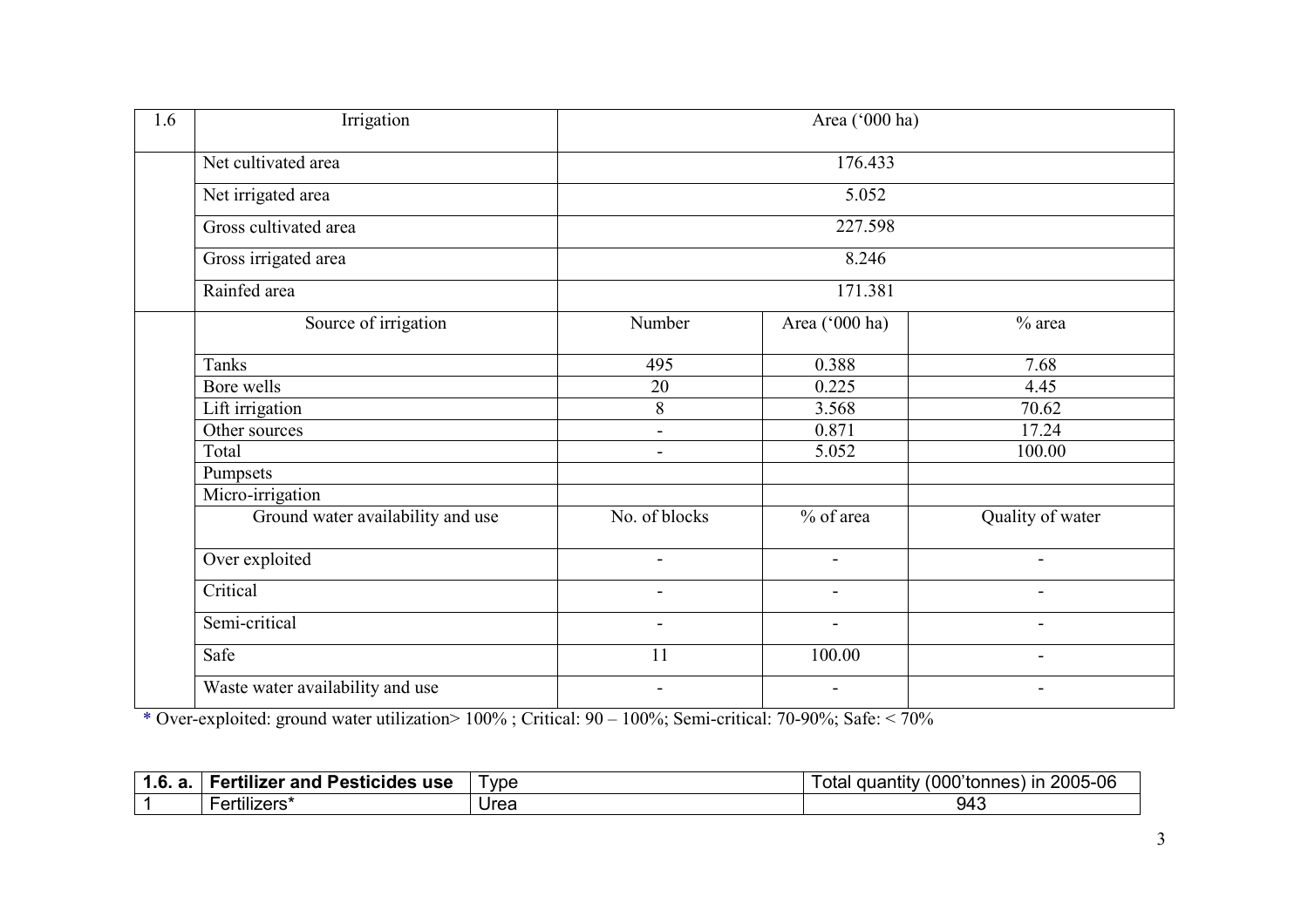|   |                             | <b>DAP</b>                           | 760 |
|---|-----------------------------|--------------------------------------|-----|
|   |                             | Potash (MOP)                         | 128 |
|   |                             | <b>SSP</b>                           | 750 |
|   |                             | Other straight fertilizers (specify) |     |
|   |                             | Other complex fertilizers (specify)  |     |
| 2 | <b>Chemical Pesticides*</b> | Insecticides                         |     |
|   |                             | Fungicides                           |     |
|   |                             | Weedicides                           |     |
|   |                             | Others (specify)                     |     |

Others (specify) Source : District Agriculture Office, Diphu, Karbi Anglong

#### 1.7 Area under major field crops & horticulture etc.

| 1.7 | Field crops                              | Total area (Ha) | Irrigated (Ha)               | Rainfed (Ha) |
|-----|------------------------------------------|-----------------|------------------------------|--------------|
|     | Rice                                     | 133565          | 3682                         | 129883       |
|     | Rape & Mustard                           | 19110           | 1519                         | 17591        |
|     | Maize                                    | 12165           | 600                          | 11565        |
|     | Sugarcane                                | 8100            | $\overline{\phantom{a}}$     | 8100         |
|     | Sesame                                   | 3255            |                              | 3255         |
|     | Wheat                                    | 1560            | 450                          | 1110         |
|     | Jute                                     | 1520            | $\overline{\phantom{a}}$     | 1520         |
|     | Arhar                                    | 1293            | $\overline{\phantom{a}}$     | 1293         |
|     | Cotton                                   | 912             |                              | 912          |
|     | Black gram                               | 883             |                              | 883          |
|     | Pea                                      | 725             | 100                          | 625          |
|     | Green gram                               | 670             |                              | 670          |
|     | Horticultural crops - Fruits             |                 |                              |              |
|     | Pineapple                                | 2310            | $\overline{\phantom{a}}$     | 2310         |
|     | Banana                                   | 2157            | $\overline{\phantom{a}}$     | 2157         |
|     | Orange                                   | 1186            | $\qquad \qquad$              | 1186         |
|     | Lime & lemon                             | 884             | $\qquad \qquad \blacksquare$ | 884          |
|     | Papaya                                   | 716             | $\overline{\phantom{a}}$     | 716          |
|     | Horticultural crops- Vegetables & Spices |                 |                              |              |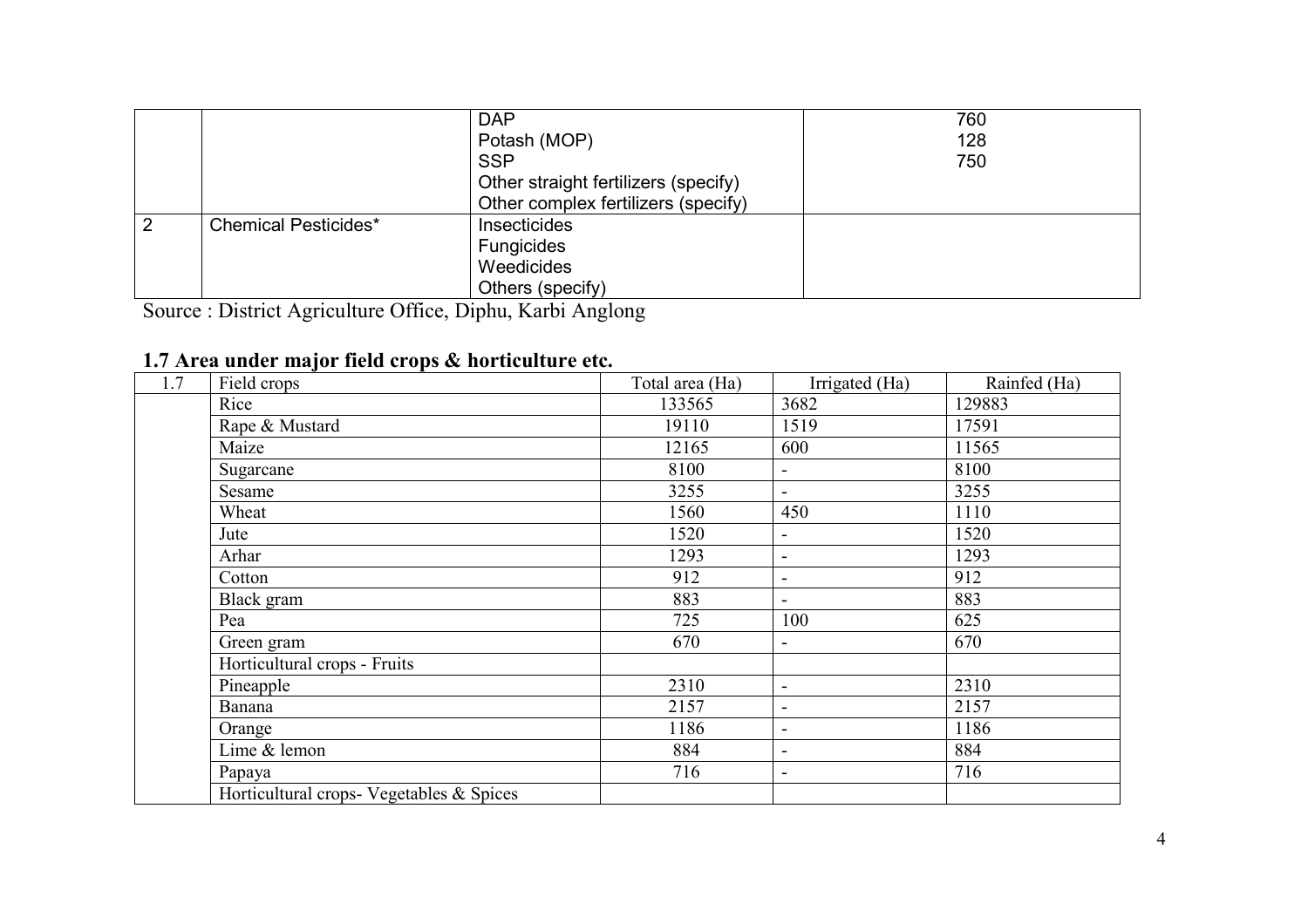| Ginger            | 2512 | $\overline{\phantom{a}}$ | 2512 |
|-------------------|------|--------------------------|------|
| Rabi vegetables   | 2501 | 1545                     | 956  |
| Kharif vegetables | 2002 |                          | 2002 |
| Turmeric          | 900  | $\,$                     | 900  |
| Potato            | 830  | 150                      | 680  |
| Chilli            | 470  | $\overline{\phantom{a}}$ | 470  |
| Onion             | 350  | 200                      | 150  |
| Plantation crops  |      |                          |      |
| Arecanut          | 1497 | $\overline{\phantom{a}}$ | 1497 |
| Coconut           | 558  | $\overline{\phantom{a}}$ | 558  |

• If break-up data (irrigated, rainfed) is not available, give total area

| 1.8  | Live stock              |                          | Number ('000)            |                          |  |  |  |  |
|------|-------------------------|--------------------------|--------------------------|--------------------------|--|--|--|--|
|      | Cattle                  | 286.642                  |                          |                          |  |  |  |  |
|      | <b>Buffaloes</b>        |                          | 18.498                   |                          |  |  |  |  |
|      | Commercial dairy farms  |                          | $\overline{\phantom{a}}$ |                          |  |  |  |  |
|      | Goat                    |                          | 142.438                  |                          |  |  |  |  |
|      | Sheep                   |                          | 0.580                    |                          |  |  |  |  |
|      | Others (Pig)            |                          | 125.275                  |                          |  |  |  |  |
| 1.9  | Poultry                 |                          | 454.176                  |                          |  |  |  |  |
|      | Commercial              |                          | $\overline{\phantom{m}}$ |                          |  |  |  |  |
|      | Backyard                |                          | $\overline{\phantom{a}}$ |                          |  |  |  |  |
| 1.10 | <b>Inland Fisheries</b> | Area (ha)                | Yield (t/ha)             | Production (tones)       |  |  |  |  |
|      | Fresh water             | 632.78                   | 1.4                      | 890.45                   |  |  |  |  |
|      | Others                  | $\overline{\phantom{a}}$ | $\overline{\phantom{a}}$ | $\overline{\phantom{a}}$ |  |  |  |  |

| 1.11                                                              | Name of crop | Kharif           |              | Rabi                      |              | Summer     |              | Total      |              | Crop residue          |
|-------------------------------------------------------------------|--------------|------------------|--------------|---------------------------|--------------|------------|--------------|------------|--------------|-----------------------|
|                                                                   |              | Production       | Productivity | Production                | Productivity | Production | Productivity | Production | Productivity | as fodder             |
|                                                                   |              | $^{\circ}000$ t) | (kg/ha)      | $^{\prime\prime}$ (000 t) | (kg/ha)      | (000 t)    | (kg/ha)      | (000 t)    | (kg/ha)      | $(5000 \text{ tons})$ |
| Major Field crops (Crops to be identified based on total acreage) |              |                  |              |                           |              |            |              |            |              |                       |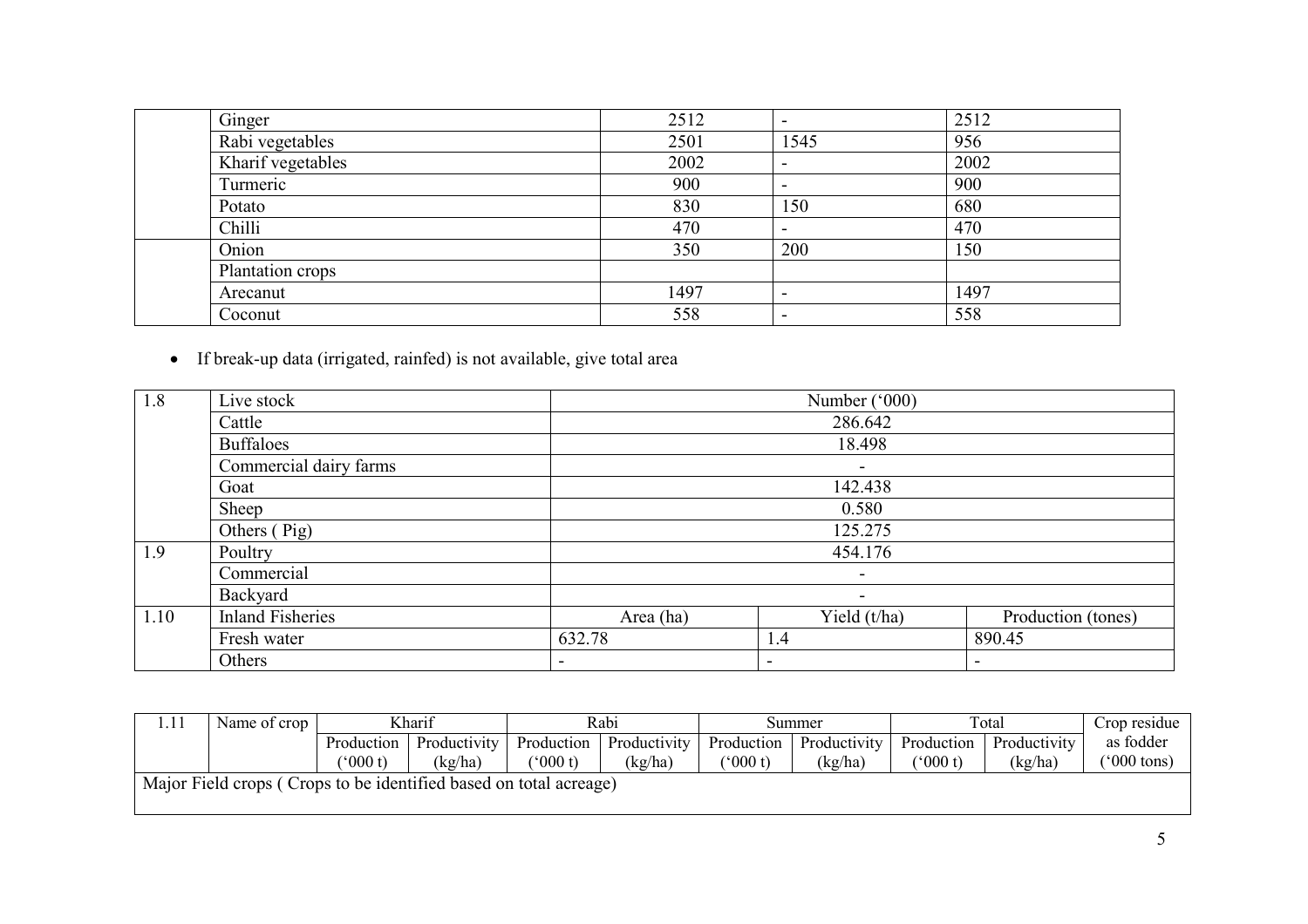|        | Rice                                                                      | 350.120 | 2969                     | 12.369                   | 3837                     | 34.867                   | 2810                     | 397.356 | 2975  |  |
|--------|---------------------------------------------------------------------------|---------|--------------------------|--------------------------|--------------------------|--------------------------|--------------------------|---------|-------|--|
|        | Rape $\&$                                                                 |         |                          | 13.021                   | 703                      |                          |                          | 13.021  | 703   |  |
|        | Mustard                                                                   |         |                          |                          |                          |                          |                          |         |       |  |
|        | Maize                                                                     | 25.350  | 2195                     | 1.468                    | 2447                     |                          | $\overline{\phantom{a}}$ | 26.818  | 2207  |  |
|        | Sugarcane                                                                 | 398.820 | 52428                    |                          | $\qquad \qquad$          | $\overline{\phantom{a}}$ | $\overline{\phantom{a}}$ | 398.820 | 52428 |  |
|        | Sesame                                                                    | 2.428   | 758                      |                          | $\overline{\phantom{a}}$ | $\blacksquare$           | $\overline{\phantom{a}}$ | 2.428   | 758   |  |
| Others |                                                                           |         |                          |                          |                          |                          |                          |         |       |  |
|        | Major Horticultural crops (Crops to be identified based on total acreage) |         |                          |                          |                          |                          |                          |         |       |  |
|        | Ginger                                                                    | 14.662  | 6312                     |                          | $\qquad \qquad$          | $\overline{\phantom{0}}$ | $\overline{\phantom{a}}$ | 14.662  | 6312  |  |
|        | Pineapple                                                                 |         | $\overline{\phantom{a}}$ |                          | $\overline{\phantom{a}}$ | $\overline{\phantom{a}}$ | $\overline{\phantom{a}}$ | 32.341  | 15313 |  |
|        | Banana                                                                    |         | $\overline{\phantom{0}}$ | $\overline{\phantom{0}}$ |                          | $\overline{\phantom{0}}$ | $\overline{\phantom{a}}$ | 30.858  | 15097 |  |
|        | Orange                                                                    |         | $\qquad \qquad$          |                          |                          |                          | $\overline{\phantom{a}}$ | 15.058  | 13897 |  |
|        | Limes &                                                                   |         | $\blacksquare$           |                          |                          |                          |                          | 3.798   | 4297  |  |
|        | lemons                                                                    |         |                          |                          |                          |                          |                          |         |       |  |
| Others |                                                                           |         |                          |                          |                          |                          |                          |         |       |  |

| 1.12 | Sowing window for 5      | <b>Rice</b> | Rape &                                  | <b>Maize</b> | <b>Sugarcane</b> | <b>Sesame</b> |
|------|--------------------------|-------------|-----------------------------------------|--------------|------------------|---------------|
|      | major field crops (start |             | <b>Mustard</b>                          |              |                  |               |
|      | and end of normal sowing |             |                                         |              |                  |               |
|      | period)                  |             |                                         |              |                  |               |
|      | Kharif - Rainfed         | June- July  |                                         | April - May  | March - April    | July - August |
|      | Kharif - Irrigated       |             |                                         |              |                  |               |
|      | Rabi - Rainfed           | November-   | $\overline{15}$ <sup>th</sup> October – |              |                  |               |
|      |                          | December    | $15th$ November                         |              |                  |               |
|      | Rabi - Irrigated         | November-   | $15^{th}$ October – $7^{th}$            | August -     |                  |               |
|      |                          | December    | December                                | September    |                  |               |
|      | Summer - Rainfed         | March-May   |                                         |              |                  |               |
|      | Summer - Irrigated       | March-April |                                         |              |                  |               |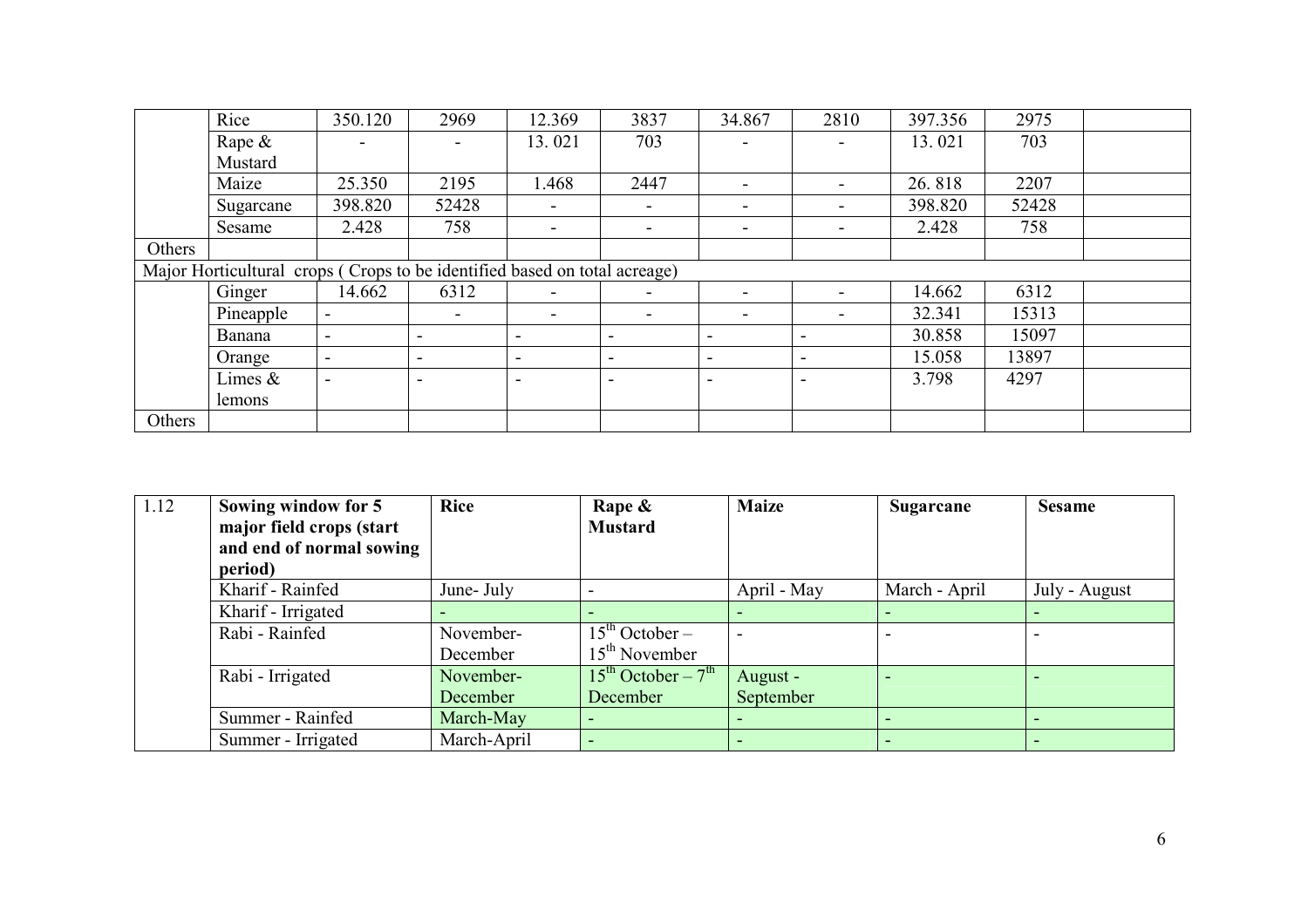| 1.13 | What is the major contingency the district is prone to? | Regular | Sporadic | None |
|------|---------------------------------------------------------|---------|----------|------|
|      | (Tick mark and mention years if known during the last   |         | Severe   |      |
|      | 10 year period)                                         |         | Moderate |      |
|      |                                                         |         | Mild     |      |
|      | Drought                                                 |         |          |      |
|      | Flood                                                   |         |          |      |
|      | Cyclone                                                 |         |          |      |
|      | Hail storm                                              |         |          |      |
|      | Heat wave                                               |         |          |      |
|      | Cold wave                                               |         |          |      |
|      | Frost                                                   |         |          |      |
|      | Sea water intrusion                                     |         |          |      |
|      | Pests and diseases (specify)                            |         |          |      |
|      | Others                                                  |         |          |      |

| Include Digital Map of the district $\vert$ | Locations map of district within State as Annexure | Enclosed: Yes |
|---------------------------------------------|----------------------------------------------------|---------------|
|                                             | Mean annual rainfall as Annexure 2                 | Enclosed: Yes |
|                                             | Soil map as Annexure 3                             | Enclosed: Yes |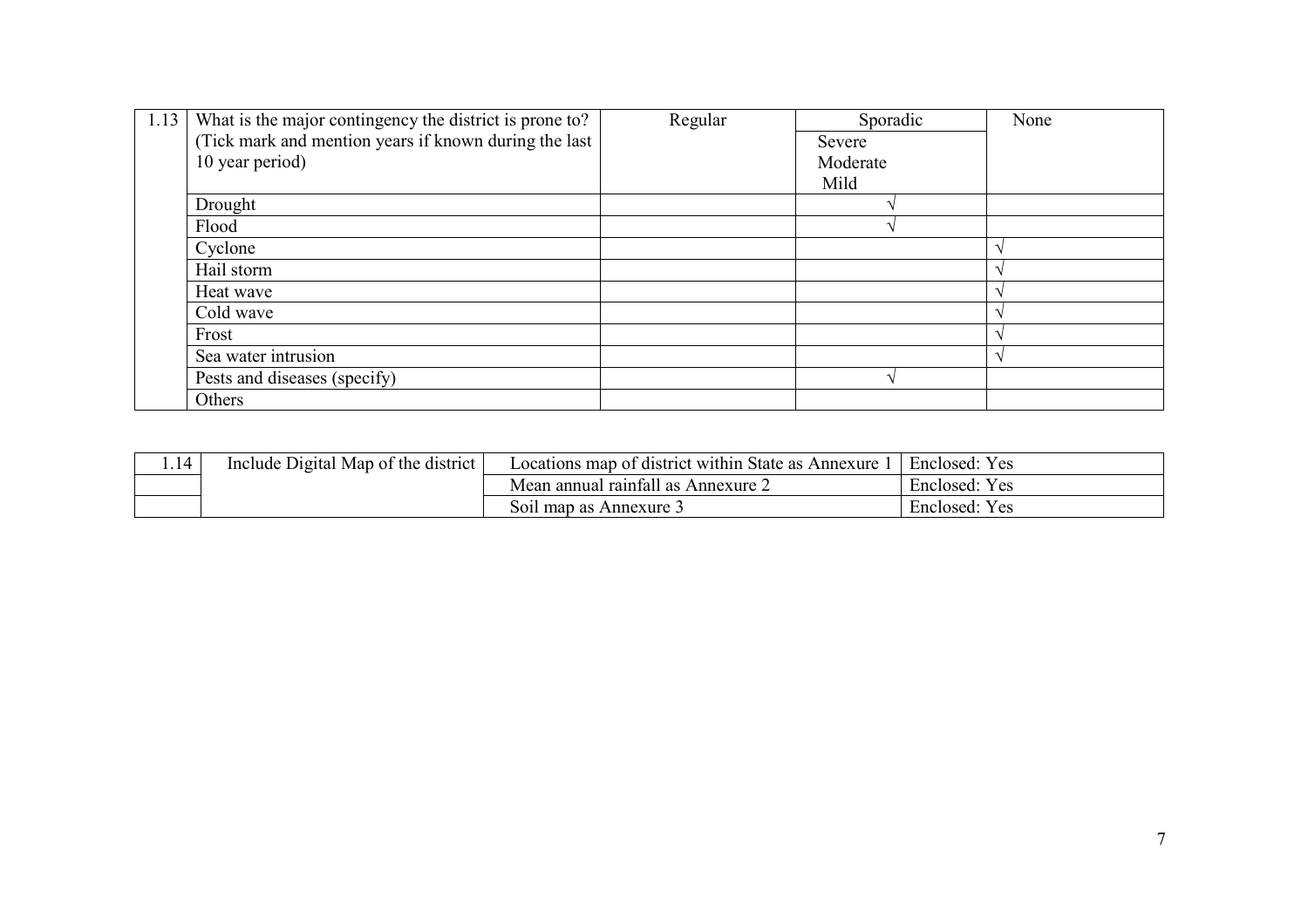

## Annexure1

Location of district Karbi Anglong in Assam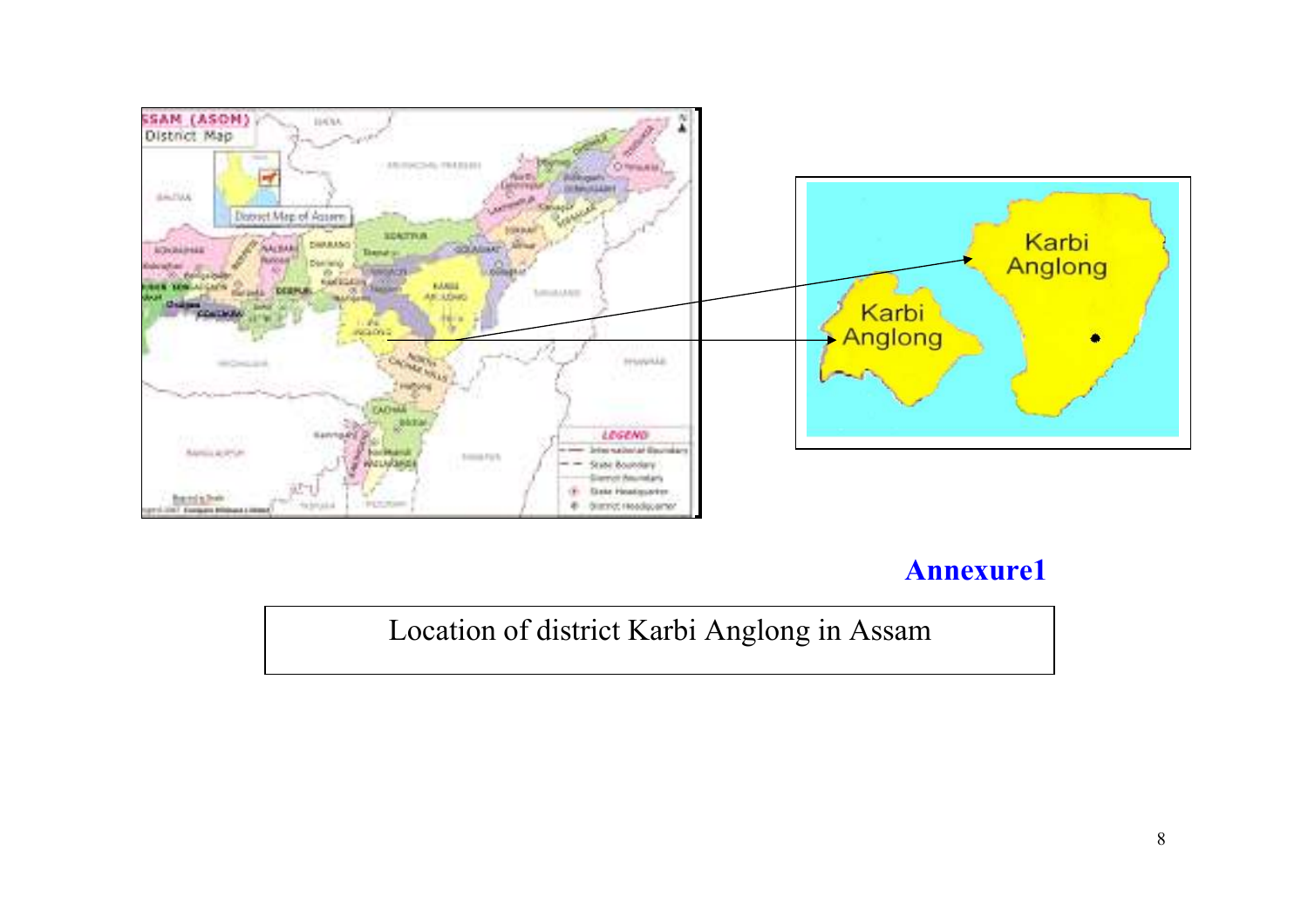

### Annexure2

Avg. Annual Rainfall (1991 to 2010)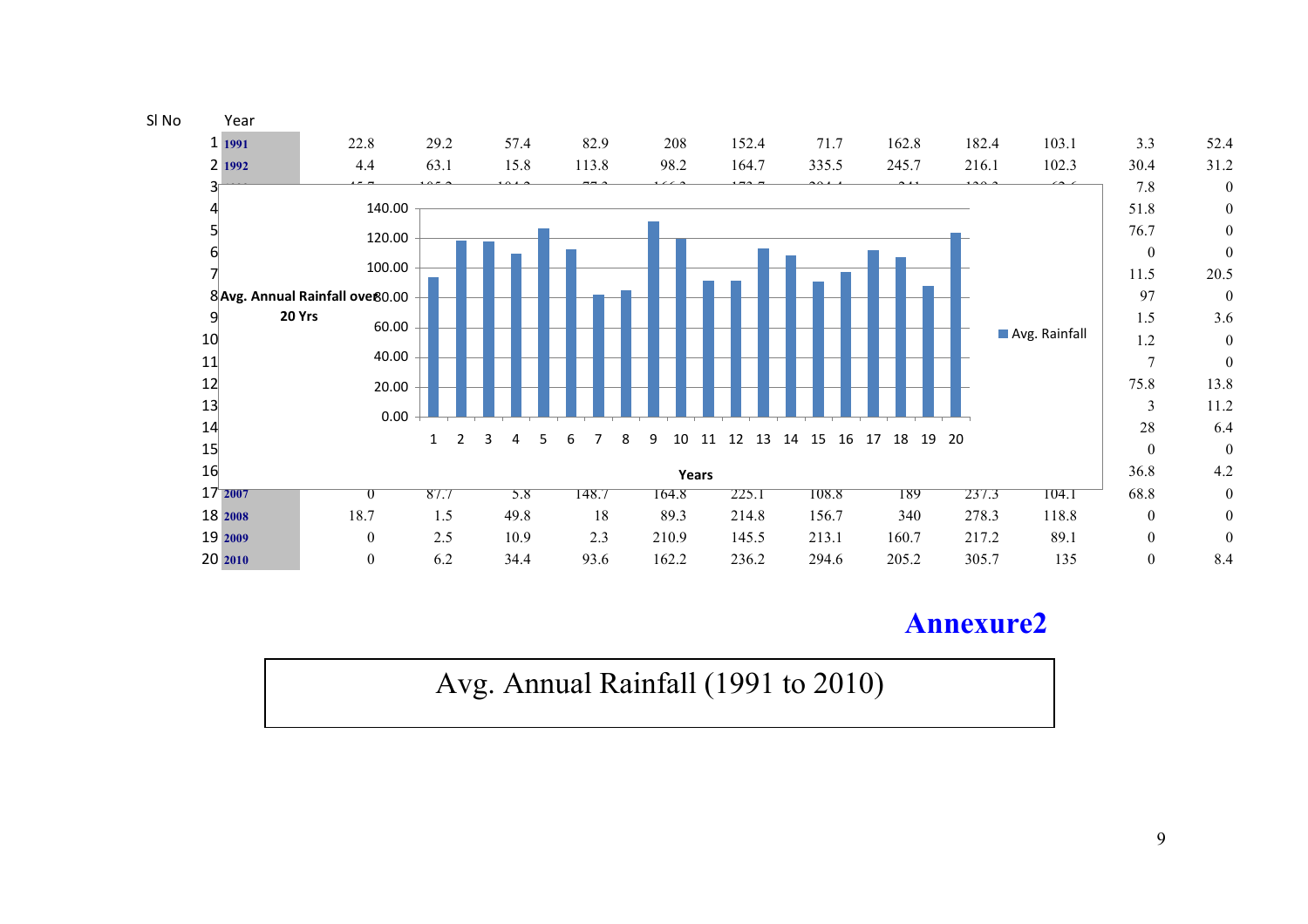

Soil Fertility Index Map of the District Karbi Anglong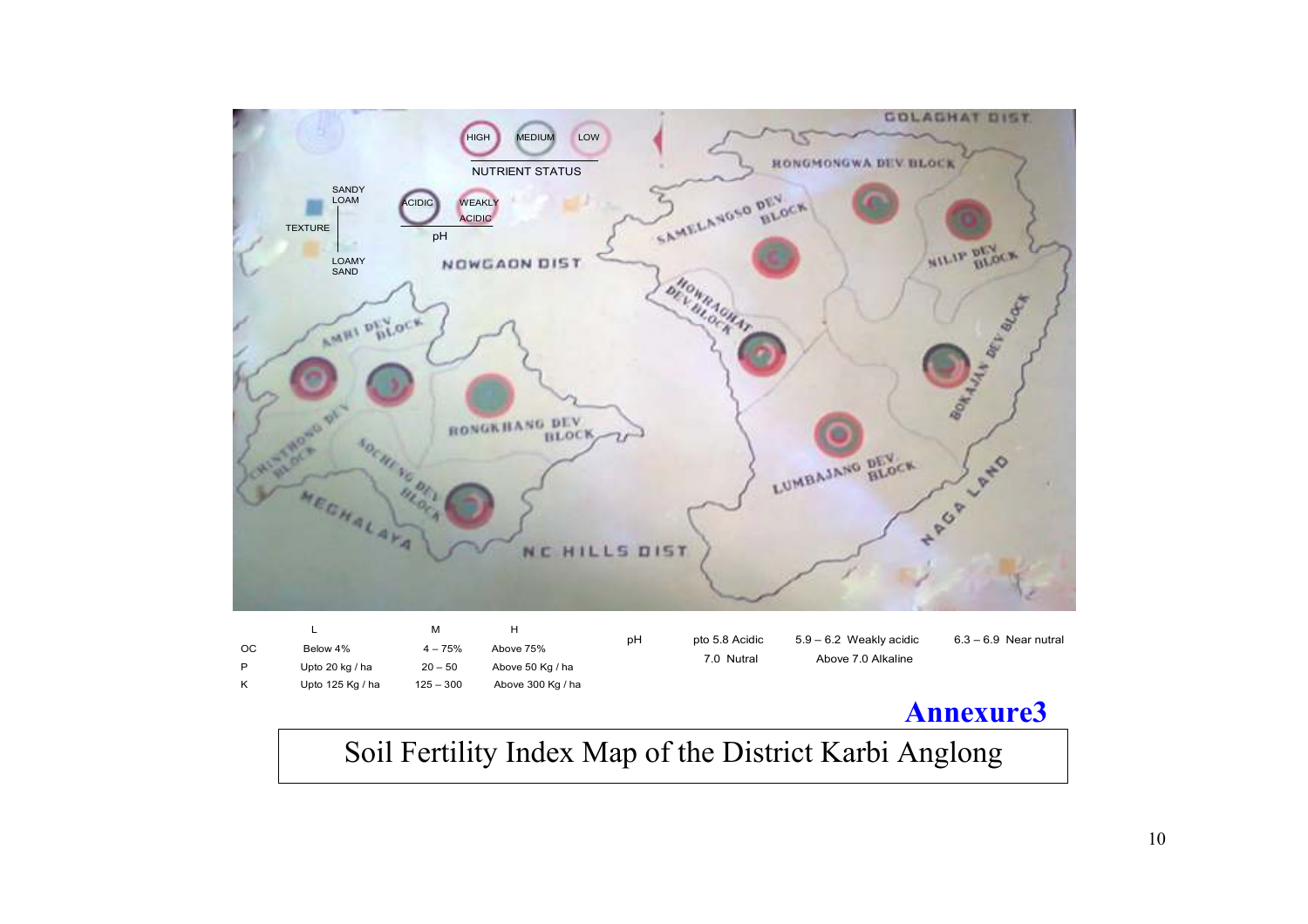### 2.0 Strategies for weather related contingencies 2.1 Drought 2.1.1 Rain fed situation

| <b>Condition</b>    |                        |                         | <b>Suggested Contingency measure</b> |                        |                             |
|---------------------|------------------------|-------------------------|--------------------------------------|------------------------|-----------------------------|
| <b>Early season</b> | <b>Major Farming</b>   | Normal crop/cropping    | Change in                            | Agronomic              | <b>Remarks</b> on           |
| drought             | situation <sup>a</sup> | system <sup>b</sup>     | crop/cropping                        | measure <sup>d</sup>   | Implementation <sup>e</sup> |
| (delayed onset)     |                        |                         | system                               |                        |                             |
|                     |                        |                         | including                            |                        |                             |
|                     |                        |                         | variety                              |                        |                             |
| Delay by 2          | Low rainfall $-$       | Autumn rice - fallow    | No change                            | 1) Foliar spraying of  |                             |
| Weeks (Specify)     | Upland/hills slope     | Variety: Inglongkiri,   |                                      | 2% Urea                |                             |
| $month)*$           | situation (Sandy       | Maibee, Dimrou,         |                                      |                        |                             |
| June $3rd$ week     | Loam to clay loam)     | farmers' variety        |                                      | 2)Spraying with        |                             |
|                     |                        |                         |                                      | anti-transpirant viz.  |                             |
|                     |                        |                         |                                      | soluble starch and     |                             |
|                     |                        |                         |                                      | <b>PMA</b>             |                             |
|                     |                        |                         |                                      | 3) Intensive           |                             |
|                     |                        |                         |                                      | weeding                |                             |
|                     |                        |                         |                                      | 4) Close               |                             |
|                     |                        |                         |                                      | observation on         |                             |
|                     |                        |                         |                                      | disease like Blast     |                             |
|                     |                        |                         |                                      | and pest like stem     |                             |
|                     |                        |                         |                                      | borer, thrips etc. for |                             |
|                     |                        |                         |                                      | effective control      |                             |
|                     |                        |                         |                                      |                        |                             |
|                     |                        | Autumn rice - Summer    | No change                            | 1) Foliar spraying of  |                             |
|                     |                        | Blackgram               |                                      | 2% Urea                |                             |
|                     |                        | Variety:                |                                      |                        |                             |
|                     |                        | Autumn rice:            |                                      | 2)Spraying with        |                             |
|                     |                        | Inglongkiri, Maibee,    |                                      | anti-transpirant viz.  |                             |
|                     |                        | Dimro, farmers' variety |                                      | soluble starch and     |                             |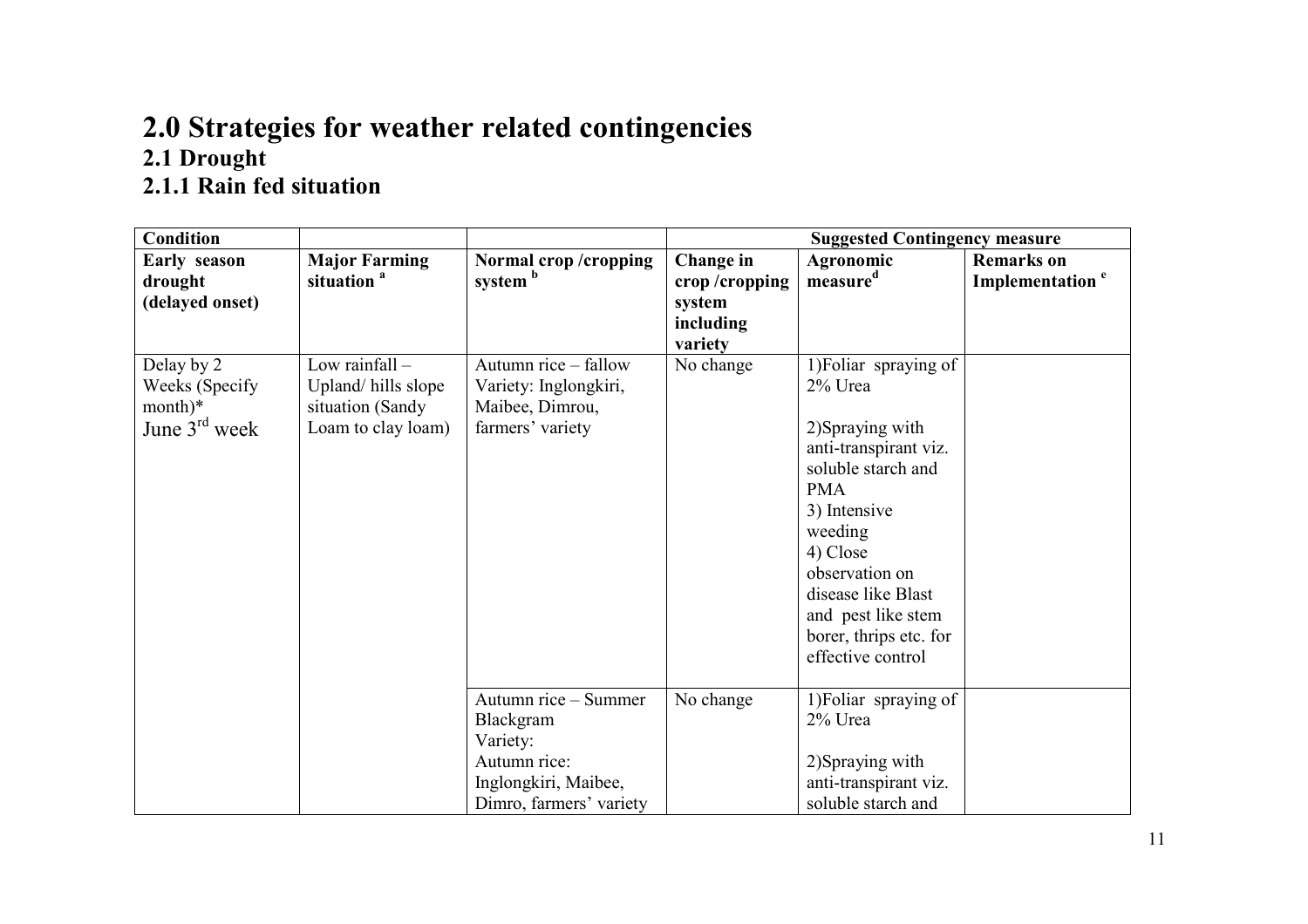| Blackgram: T9, farmers'<br>variety                                                                              |           | <b>PMA</b><br>3) Intensive<br>weeding and<br>mulching with<br>weedings<br>4) Close<br>observation on<br>disease like Blast<br>and pest like stem<br>borer, thrips etc. for<br>effective control |  |
|-----------------------------------------------------------------------------------------------------------------|-----------|-------------------------------------------------------------------------------------------------------------------------------------------------------------------------------------------------|--|
| Autumn rice-Toria<br>Variety:<br>Autumn rice:<br>Inglongkiri, Maibee,<br>Dimrou, farmers' variety<br>Toria: M27 | No change | 1) Foliar spraying of<br>2% Urea<br>2)Spraying with<br>anti-transpirant viz.<br>soluble starch and<br><b>PMA</b><br>3) Intensive<br>weeding and<br>mulching with<br>weedings                    |  |
| Autumn rice as mixed<br>crop with maize, sesame<br>Variety:                                                     | No change | 1) Intensive weeding<br>and mulching with<br>weedings                                                                                                                                           |  |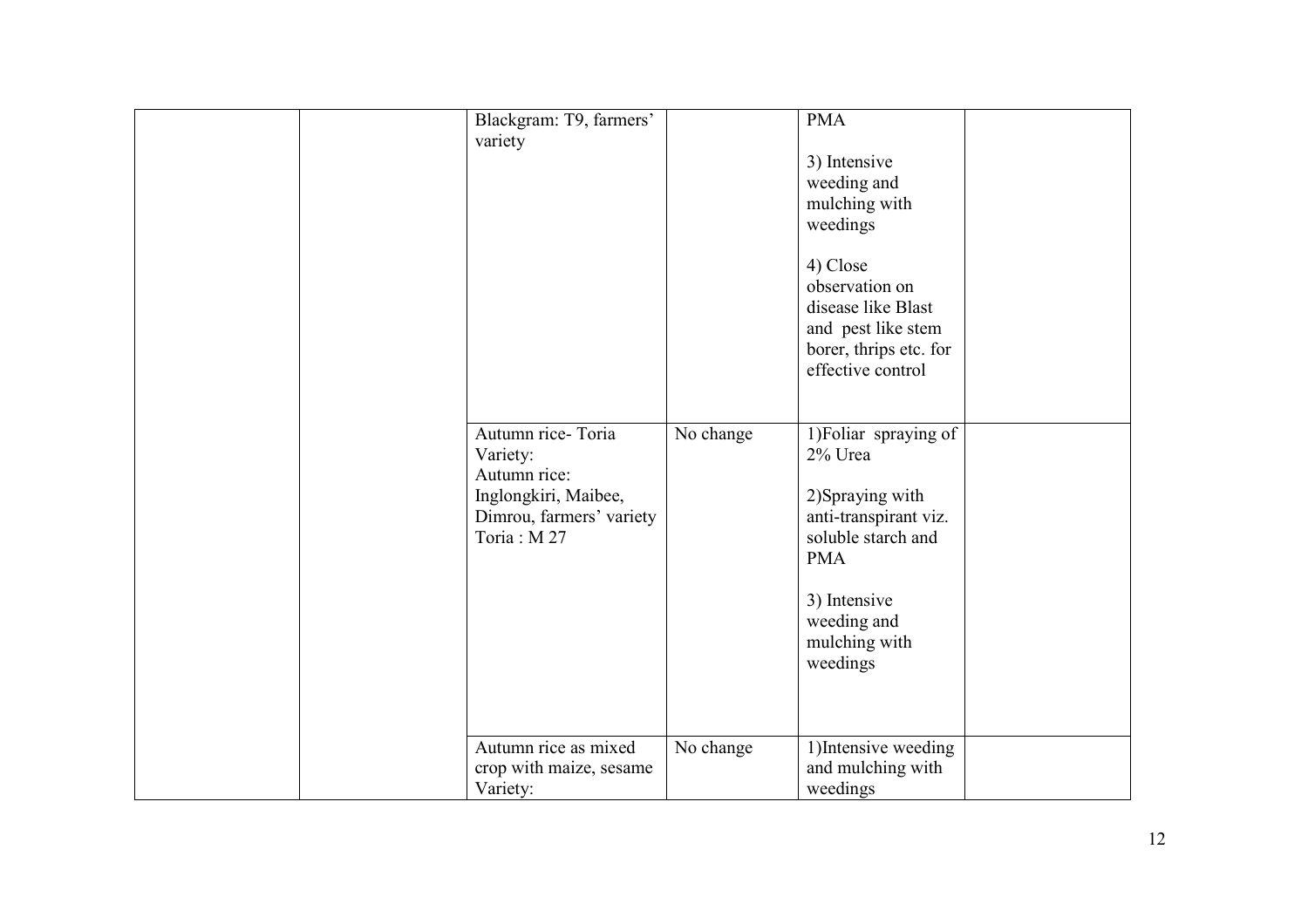|                                                                         | Autumn rice:<br>Inglongkiri, Maibee,<br>Dimrou, farmers' variety<br>Sesame: Farmers'<br>variety<br>Maize: composites |           | 4) Close<br>observation on<br>disease like Blast<br>and pest like stem<br>borer, thrips etc. for<br>effective control |  |
|-------------------------------------------------------------------------|----------------------------------------------------------------------------------------------------------------------|-----------|-----------------------------------------------------------------------------------------------------------------------|--|
|                                                                         | Sugarcane (Annual)<br>Variety: Farmers'<br>variety                                                                   | No change | Earthing $\&$<br>Mulching with<br>sugarcane trash                                                                     |  |
|                                                                         | Sesame - fallow<br>Variety: Farmers'<br>variety                                                                      | No change | No change                                                                                                             |  |
|                                                                         | Maize – fallow<br>Variety: Composites                                                                                | No change | No change                                                                                                             |  |
|                                                                         | Fallow - toria<br>Variety: M 27                                                                                      | No change | No change                                                                                                             |  |
| Farming Situation 2:<br>Low rainfall $-$<br>Medium lowland<br>situation | Winter rice $-$ fallow<br>Variety: Ranjit, Bahadur,<br>Mahsuri, Monohar Sali,<br>Gaya, farmers' variety              | No change | No change                                                                                                             |  |
|                                                                         | Winter rice-Toria<br>Variety:<br>Sali rice: Ranjit,<br>Bahadur, Mahsuri,<br>Gaya, farmers' variety                   | No change | No change                                                                                                             |  |
|                                                                         | Fallow - Summer rice<br>Variety: Ranjit, Bahadur,<br>Mahsuri,                                                        | No change | No change                                                                                                             |  |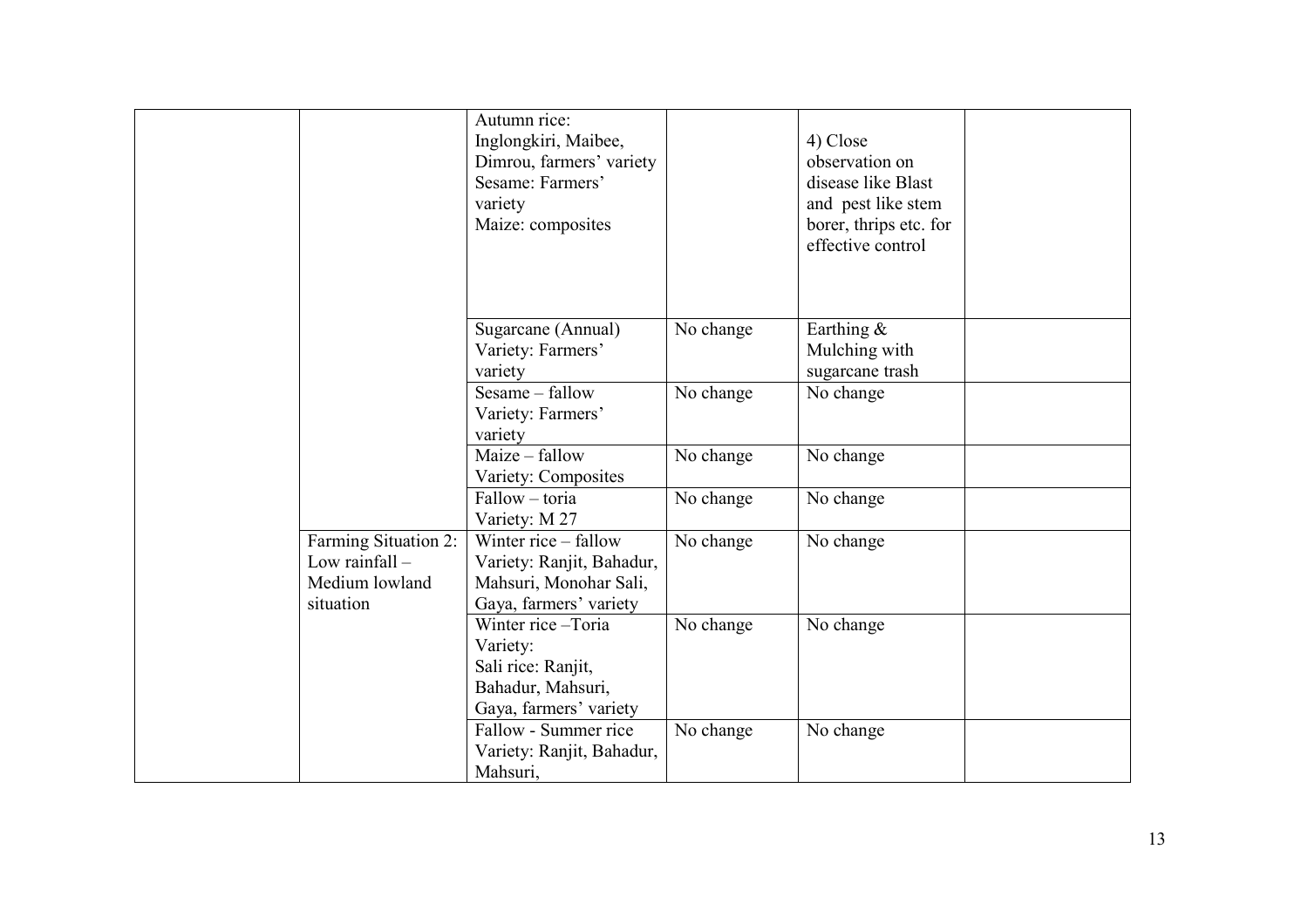| <b>Condition</b>    | <b>Suggested Contingency measure</b> |                                         |                   |                                             |                             |
|---------------------|--------------------------------------|-----------------------------------------|-------------------|---------------------------------------------|-----------------------------|
| <b>Early season</b> | <b>Major Farming</b>                 | <b>Normal crop</b>                      | Change in crop    | Agronomic                                   | <b>Remarks</b> on           |
| <b>Drought</b>      | situation <sup>a</sup>               | /cropping system <sup>b</sup>           | /cropping system  | measure <sup>d</sup>                        | Implementation <sup>e</sup> |
| (delayed onset)     |                                      |                                         | including variety |                                             |                             |
|                     | Farming situation1:                  | Autumn rice $-$                         | No change         | 1) Foliar spraying of                       |                             |
|                     | Low rainfall -                       | fallow                                  |                   | 2% Urea                                     |                             |
| Delay by 4          | Upland/hills slope                   | Variety:                                |                   |                                             |                             |
| Weeks (Specify      | situation(Sandy                      | Inglongkiri, Maibee,                    |                   | 2) Spraying with                            |                             |
| month)*             | Loam to clay loam)                   | Dimro, farmers'<br>variety              |                   | anti-transpirant viz.<br>soluble starch and |                             |
| July $1st$ week     |                                      |                                         |                   | <b>PMA</b>                                  |                             |
|                     |                                      |                                         |                   |                                             |                             |
|                     |                                      |                                         |                   | 3) Intensive                                |                             |
|                     |                                      |                                         |                   | weeding and                                 |                             |
|                     |                                      |                                         |                   | mulching with                               |                             |
|                     |                                      |                                         |                   | weedings                                    |                             |
|                     |                                      |                                         |                   |                                             |                             |
|                     |                                      |                                         |                   | 4) Close                                    |                             |
|                     |                                      |                                         |                   | observation on<br>disease like Blast        |                             |
|                     |                                      |                                         |                   | and pest like stem                          |                             |
|                     |                                      |                                         |                   | borer, thrips etc. for                      |                             |
|                     |                                      |                                         |                   | effective control                           |                             |
|                     |                                      |                                         |                   |                                             |                             |
|                     |                                      |                                         |                   |                                             |                             |
|                     |                                      |                                         |                   |                                             |                             |
|                     |                                      | Autumn rice -                           | No change         | 1) Foliar spraying of                       |                             |
|                     |                                      | Blackgram                               |                   | 2% Urea                                     |                             |
|                     |                                      | Variety:                                |                   |                                             |                             |
|                     |                                      | Autumn rice:                            |                   | 2)Spraying with                             |                             |
|                     |                                      | Inglongkiri, Maibee,<br>Dimro, farmers' |                   | anti-transpirant viz.<br>soluble starch and |                             |
|                     |                                      | variety                                 |                   | <b>PMA</b>                                  |                             |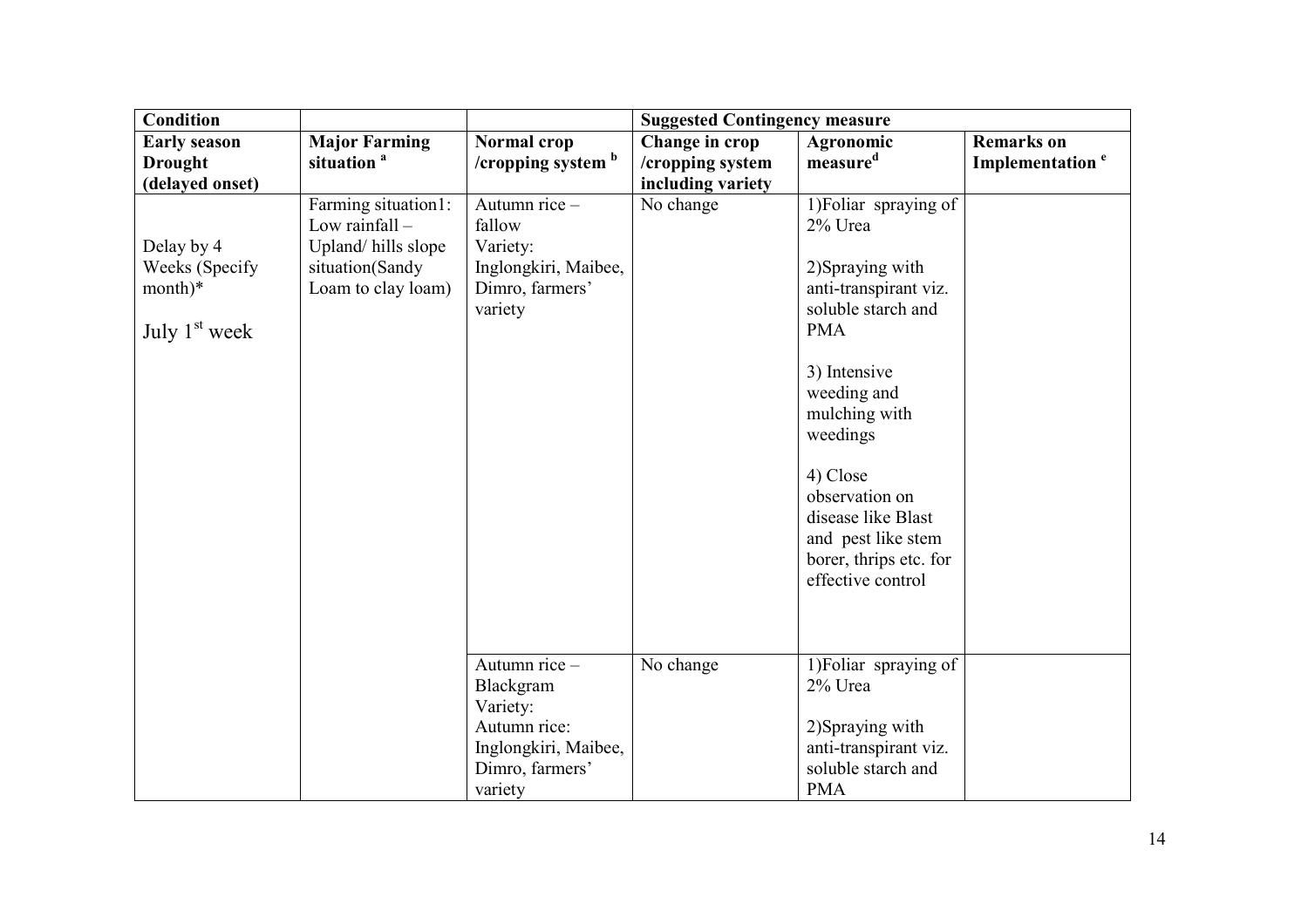| Blackgram: T9,<br>farmers' variety                                                                                |           | 3) Intensive<br>weeding and<br>mulching with<br>weedings<br>4) Close<br>observation on<br>disease like Blast<br>and pest like stem<br>borer, thrips etc. for<br>effective control |  |
|-------------------------------------------------------------------------------------------------------------------|-----------|-----------------------------------------------------------------------------------------------------------------------------------------------------------------------------------|--|
| Autumn rice-Toria<br>Variety:<br>Autumn rice:<br>Inglongkiri, Maibee,<br>Dimro, farmers'<br>variety<br>Toria: M27 | No change | 1) Foliar spraying of<br>2% Urea<br>2)Spraying with<br>anti-transpirant viz.<br>soluble starch and<br><b>PMA</b><br>3) Intensive<br>weeding and<br>mulching with<br>weedings      |  |
|                                                                                                                   |           | 4) Close<br>observation on<br>disease like Blast<br>and pest like stem<br>borer, thrips etc. for<br>effective control                                                             |  |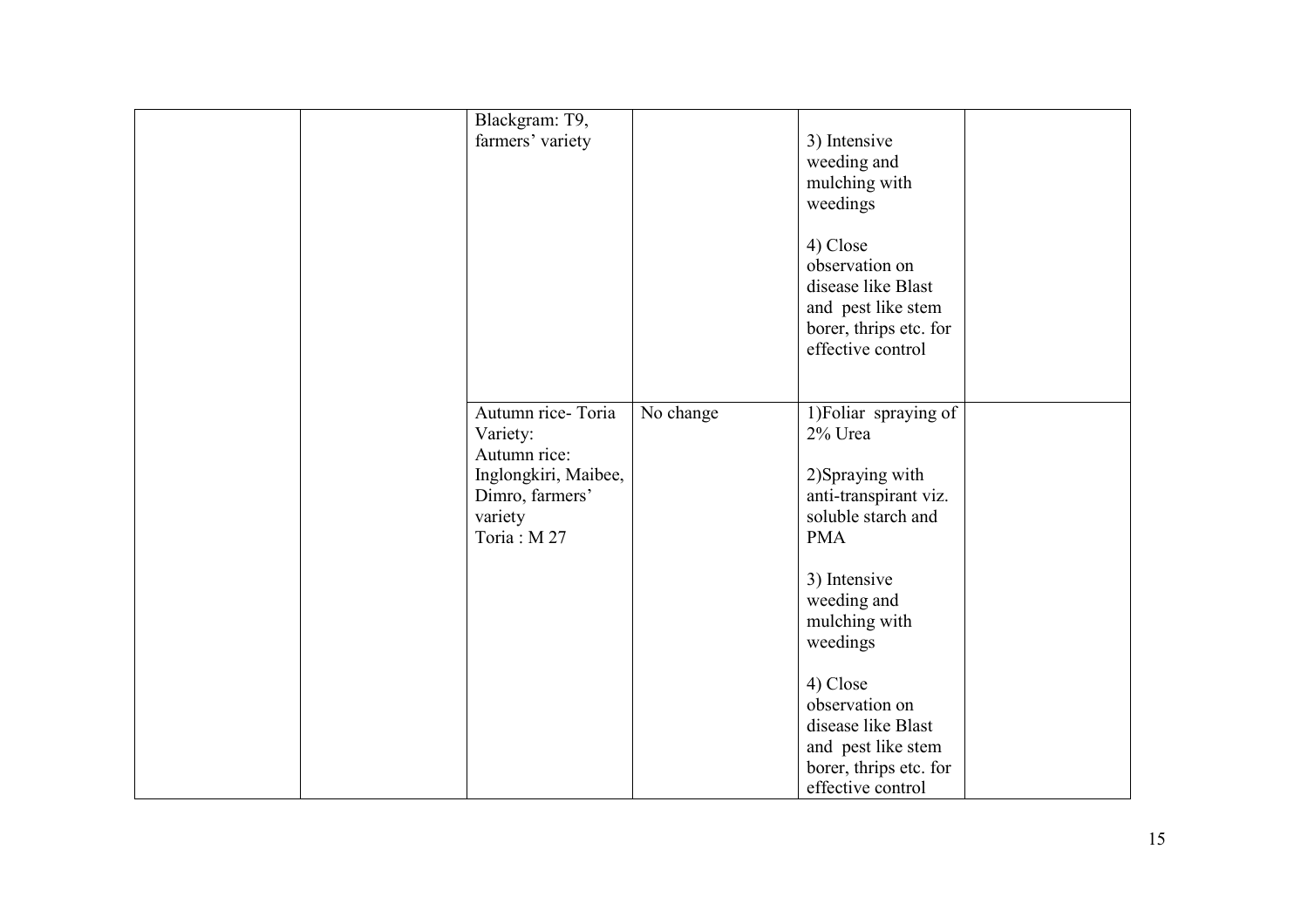|  | Autumn rice as<br>mixed crop with<br>maize, sesame<br>Variety:<br>Autumn rice:<br>Inglongkiri, Maibee,<br>Dimro, farmers'<br>variety | No change | 1) Intensive weeding<br>and mulching with<br>weedings<br>4) Close<br>observation on<br>disease like Blast<br>and pest like stem |  |
|--|--------------------------------------------------------------------------------------------------------------------------------------|-----------|---------------------------------------------------------------------------------------------------------------------------------|--|
|  | Sesame: Farmers'<br>variety<br>Maize: OPV                                                                                            |           | borer, thrips etc. for<br>effective control                                                                                     |  |
|  | Sugarcane (Annual)<br>Variety: Farmers'<br>variety                                                                                   | No change | Earthing &<br>Mulching with<br>sugarcane trash                                                                                  |  |
|  | Sesame – fallow<br>Variety: Farmers'<br>variety                                                                                      | No change | No change                                                                                                                       |  |
|  | Maize – fallow<br>Variety: OPV                                                                                                       | No change | 1) Weeding $\&$<br>mulching with<br>weedings                                                                                    |  |
|  |                                                                                                                                      |           | 4) Close<br>observation on<br>disease like Blast<br>and pest like stem<br>borer, thrips etc. for<br>effective control           |  |
|  |                                                                                                                                      |           |                                                                                                                                 |  |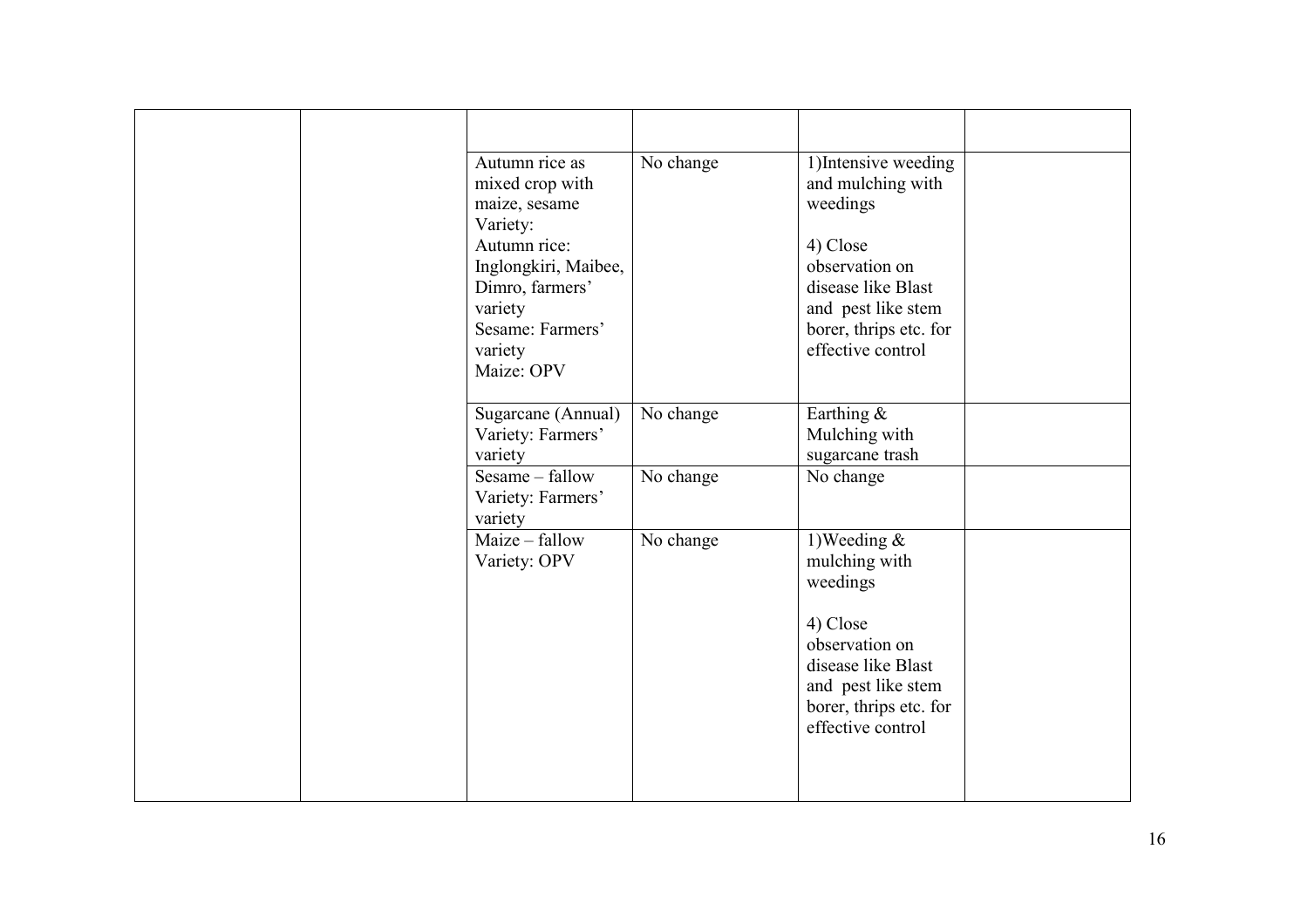|                          | Fallow – toria       | No change          | No change |
|--------------------------|----------------------|--------------------|-----------|
|                          | Variety: M 27        |                    |           |
| <b>Farming Situation</b> | Winter rice – fallow |                    | No change |
| 2:                       | Variety: Ranjit,     | Variety: Bahadur,  |           |
| Low rainfall $-$         | Bahadur, Mahsuri,    | Mahsuri, Srimanta, |           |
| Medium lowland           | Srimanta, Bharati,   | Bharati, Gaya,     |           |
| situation(Sandy          | Gaya, farmers'       | farmers' variety   |           |
| Loam to clay loam)       | variety              |                    |           |
|                          | Winter rice – toria  | Variety:           | No change |
|                          | Variety:             | Rice: Bahadur,     |           |
|                          | Rice: Ranjit,        | Mahsuri, Srimanta, |           |
|                          | Bahadur, Mahsuri,    | Bharati, Gaya,     |           |
|                          | Srimanta, Bharati,   | farmers' variety   |           |
|                          | Gaya, farmers'       |                    |           |
|                          | variety              |                    |           |
|                          | Toria: TS 36, TS 38  |                    |           |
|                          | Fallow - Summer      | No change          | No change |
|                          | rice                 |                    |           |

| <b>Condition</b>          |                        |                      | <b>Suggested Contingency measure</b> |                      |                             |
|---------------------------|------------------------|----------------------|--------------------------------------|----------------------|-----------------------------|
| <b>Early season</b>       | <b>Major Farming</b>   | Normal crop/         | Change in crop                       | Agronomic            | <b>Remarks</b> on           |
| <b>Drought</b>            | situation <sup>a</sup> | cropping system b    | /cropping system                     | measure <sup>d</sup> | Implementation <sup>e</sup> |
| (delayed onset)           |                        |                      | including variety                    |                      |                             |
|                           | Low rainfall $-$       | Autumn rice $-$      | Cropping system:                     | Ridge and furrow     |                             |
| Delay by 6                | Upland/hills slope     | fallow               | Sesame                               | method adopted       |                             |
| Weeks (Specify)           | situation (Sandy       | Variety:             | Variety: ST 1683,                    |                      |                             |
| $month)*$                 | Loam to clay loam)     | Inglongkiri, Maibee, | AST 1, Madhavi,                      | Line sowing across   |                             |
|                           |                        | Dimro, farmers'      | farmer's variety                     | the slope            |                             |
| July $3^{\text{rd}}$ week |                        | variety              |                                      |                      |                             |
|                           |                        | Autumn rice -        | Cropping system:                     | No change            |                             |
|                           |                        | Blackgram            | Blackgram                            |                      |                             |
|                           |                        | Variety:             |                                      |                      |                             |
|                           |                        | Autumn rice:         | Variety:                             |                      |                             |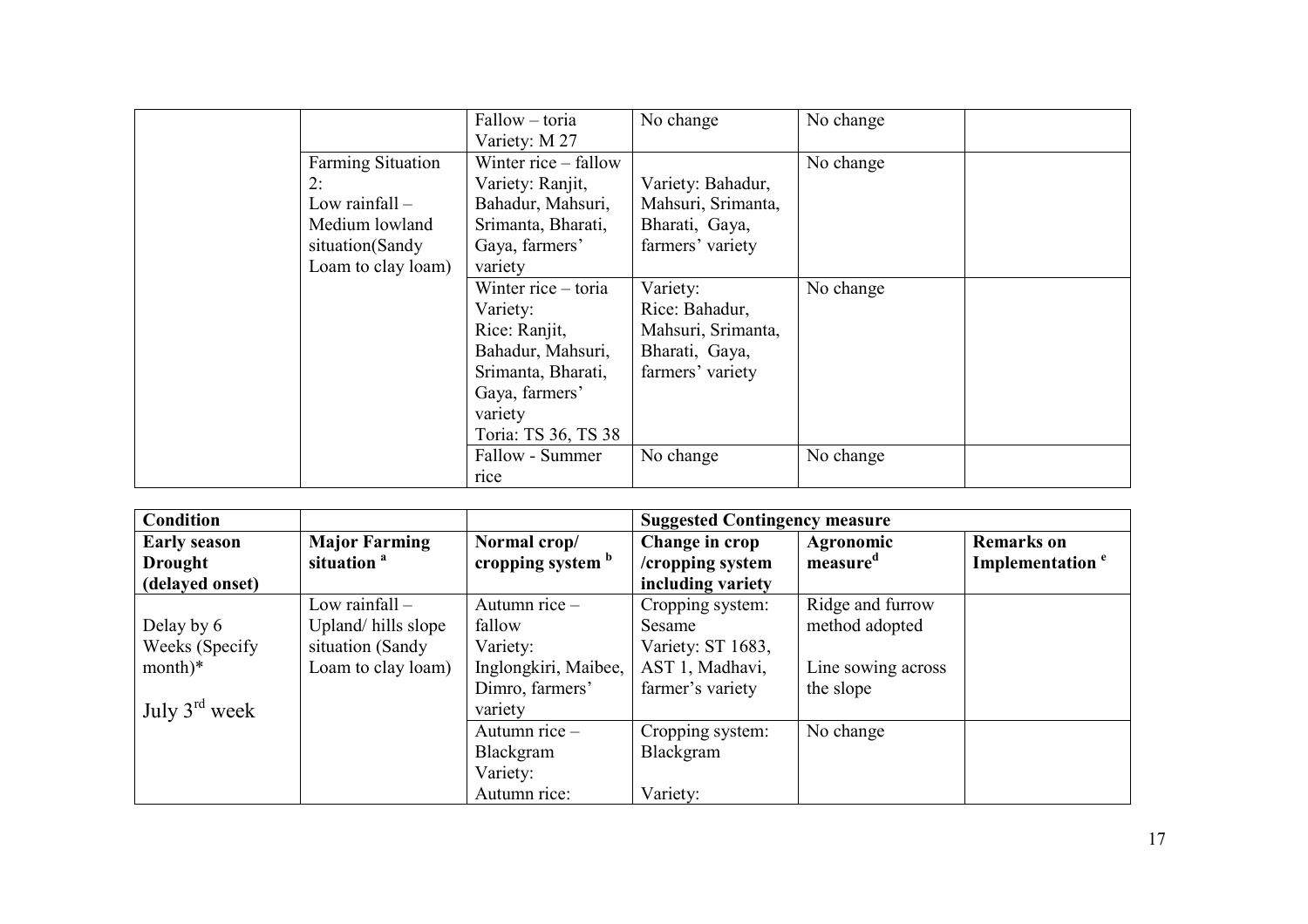| Inglongkiri, Maibee,<br>Dimro, farmers'<br>variety<br>Blackgram: T9, PU<br>31, farmers' variety<br>Autumn rice-Toria<br>Variety:<br>Autumn rice:<br>Inglongkiri, Maibee,<br>Dimro, farmers'<br>variety<br>Toria: M 27, TS 29,<br>TS 36, TS-38<br>Autumn rice as | T9, PU 31, farmers'<br>variety<br>Cropping system :<br>Toria<br>Variety:<br>M 27, TS 29, TS 36 | No change<br>Ridge and furrow          |
|-----------------------------------------------------------------------------------------------------------------------------------------------------------------------------------------------------------------------------------------------------------------|------------------------------------------------------------------------------------------------|----------------------------------------|
| mixed crop with<br>maize, sesame<br>Variety:<br>Autumn rice:<br>Inglongkiri, Maibee,<br>Dimro, farmers'<br>variety<br>Sesame: Farmers'<br>variety<br>Maize: OPV                                                                                                 | Cropping system:<br>Sesame<br>Variety: ST 1683,<br>AST 1, Madhavi,<br>farmer's variety         | method adopted                         |
| Sugarcane (Annual)<br>Variety: Farmers'<br>variety                                                                                                                                                                                                              | No change                                                                                      | Stripping should be<br>delayed         |
| Sesame - fallow<br>Variety: Farmers'<br>variety                                                                                                                                                                                                                 | No change                                                                                      | No change                              |
| Cropping system 7:<br>Maize - fallow                                                                                                                                                                                                                            | Cropping system:<br>Sesame                                                                     | Drought affected<br>maize crop be used |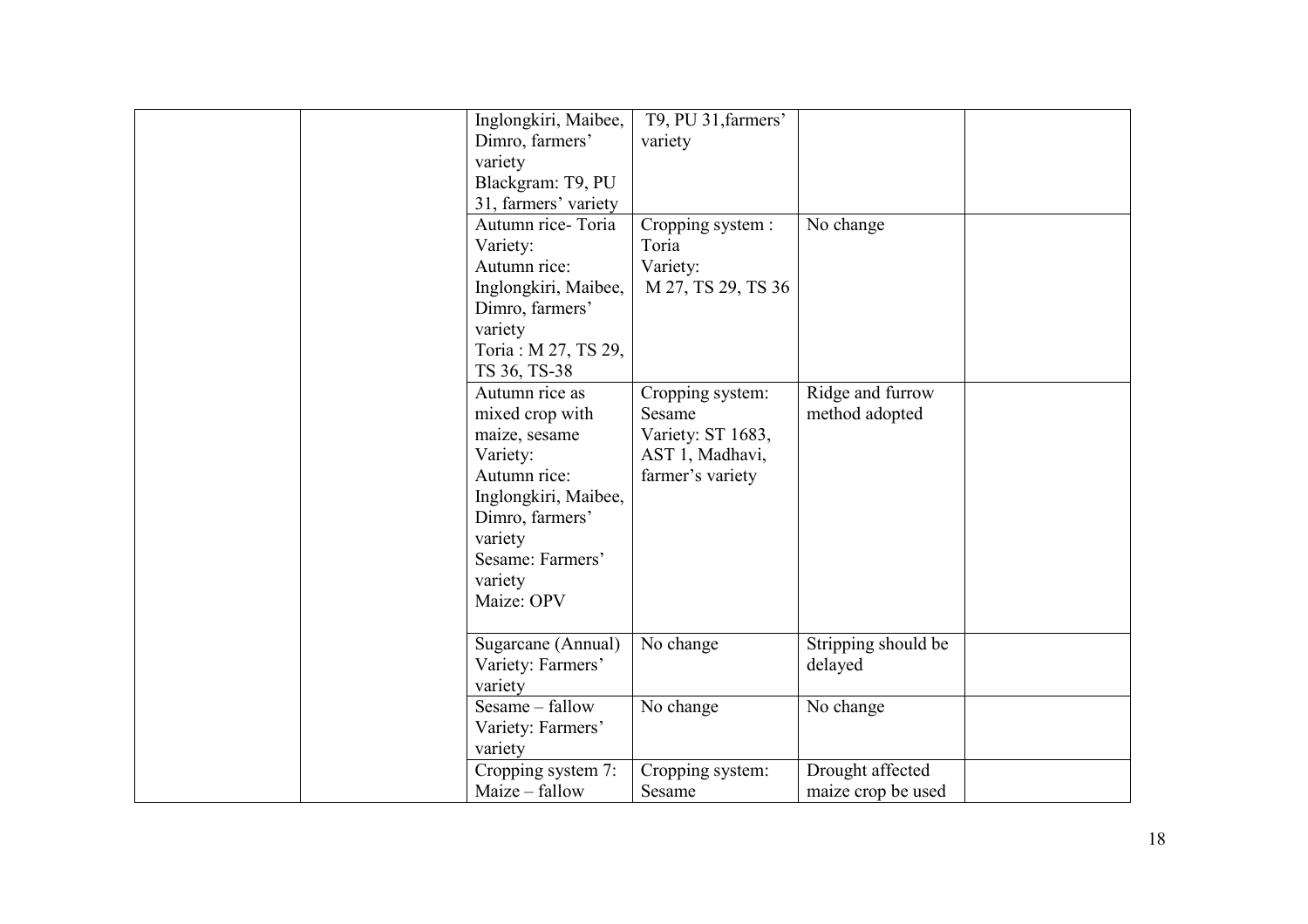|           | Variety: OPV                                                                                                                                    | Variety: ST 1683,<br>AST 1, Madhavi,<br>farmer's variety                               | as fodder<br>Ridge and furrow<br>method sowing in<br>sesame |  |
|-----------|-------------------------------------------------------------------------------------------------------------------------------------------------|----------------------------------------------------------------------------------------|-------------------------------------------------------------|--|
|           | Fallow - toria<br>Variety: M 27                                                                                                                 | No change                                                                              | No change                                                   |  |
| 2:        | Winter rice – fallow<br><b>Farming Situation</b><br>Variety: Ranjit,                                                                            | Variety: Bahadur,                                                                      | Dry seed bed                                                |  |
| situation | Low rainfall $-$<br>Bahadur, Mahsuri,<br>Medium lowland<br>Srimanta, Bharati,<br>Gaya, farmers'<br>variety                                      | Mahsuri, Srimanta,<br>Bharati, Gaya,<br>farmers' variety                               | Community nursery                                           |  |
|           | Winter rice – toria<br>Variety:<br>Rice: Ranjit,<br>Bahadur, Mahsuri,<br>Srimanta, Bharati,<br>Gaya, farmers'<br>variety<br>Toria: TS 36, TS 38 | Variety:<br>Rice: Bahadur,<br>Mahsuri, Srimanta,<br>Bharati, Gaya,<br>farmers' variety | Dry seed bed<br>Community nursery                           |  |
|           | Fallow-Summer<br>rice                                                                                                                           | No change                                                                              | No change                                                   |  |

| Condition                                        |                                                |                                      | <b>Suggested Contingency measure</b> |                                                            |                                                  |
|--------------------------------------------------|------------------------------------------------|--------------------------------------|--------------------------------------|------------------------------------------------------------|--------------------------------------------------|
| <b>Early season</b><br>Drought<br>(Normal onset) | <b>Major Farming</b><br>situation <sup>a</sup> | Crop/cropping<br>system <sup>p</sup> | Crop management                      | Soil nutrient $\&$<br>moisture<br>conservation<br>measure' | <b>Remarks</b> on<br>Implementation <sup>e</sup> |
| Normal onset                                     | Farming situation1:                            | Cropping system1:                    | Intensive                            | 1) Foliar spraying of                                      |                                                  |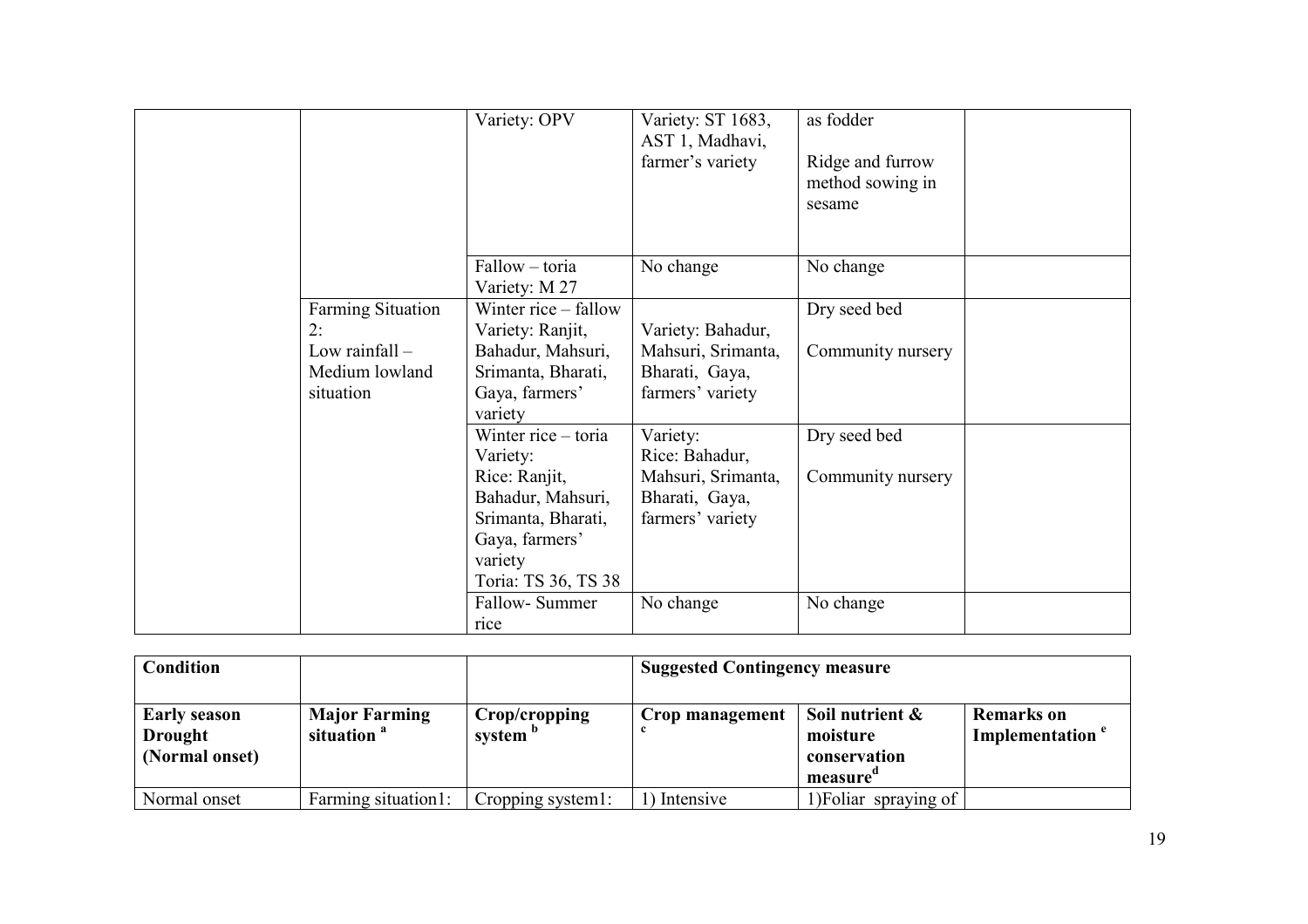| followed by 15-20    | Low rainfall -     | Autumn rice $-$      | weeding              | 2% Urea               |  |
|----------------------|--------------------|----------------------|----------------------|-----------------------|--|
| days dry spell after | Upland/hills slope | fallow               |                      |                       |  |
| sowing               | situation (Sandy   | Variety:             | 2) Close             | 2)Spraying with       |  |
|                      | Loam to clay loam) | Inglongkiri, Maibee, | observation on       | anti-transpirant viz. |  |
|                      |                    | Dimrou, farmers'     | disease pest for     | soluble starch and    |  |
|                      |                    | variety              | effective control    | <b>PMA</b>            |  |
|                      |                    |                      |                      |                       |  |
|                      |                    |                      |                      | 3)Spraying of $0.5 -$ |  |
|                      |                    |                      |                      | 1.0% MOP solution     |  |
|                      |                    | Cropping system2:    | 1) Intensive         | 1) Foliar spraying of |  |
|                      |                    | Autumn rice $-$      | weeding              | 2% Urea               |  |
|                      |                    | Blackgram            |                      |                       |  |
|                      |                    | Variety:             | 2) Close             | 2) Spraying with      |  |
|                      |                    | Autumn rice:         | observation on       | anti-transpirant viz. |  |
|                      |                    | Inglongkiri, Maibee, | disease pest for     | soluble starch and    |  |
|                      |                    | Dimro, farmers'      | effective control    | <b>PMA</b>            |  |
|                      |                    | variety              |                      |                       |  |
|                      |                    | Blackgram: T9,       |                      | 3)Spraying of $0.5 -$ |  |
|                      |                    | farmers' variety     |                      | 1.0% MOP solution     |  |
|                      |                    |                      |                      |                       |  |
|                      |                    | Cropping system 3:   | 1) Intensive         | 1) Foliar spraying of |  |
|                      |                    | Autumn rice-Toria    | weeding              | 2% Urea               |  |
|                      |                    | Variety:             |                      |                       |  |
|                      |                    | Autumn rice:         | 2) Close             | 2) Spraying with      |  |
|                      |                    | Inglongkiri, Maibee, | observation on       | anti-transpirant viz. |  |
|                      |                    | Dimrou, farmers'     | disease pest for     | soluble starch and    |  |
|                      |                    | variety              | effective control    | <b>PMA</b>            |  |
|                      |                    | Toria: M27           |                      |                       |  |
|                      |                    |                      |                      | 3)Spraying of $0.5 -$ |  |
|                      |                    |                      |                      | 1.0% MOP solution     |  |
|                      |                    |                      |                      |                       |  |
|                      |                    |                      |                      |                       |  |
|                      |                    | Cropping system 4:   | 1) Intensive weeding |                       |  |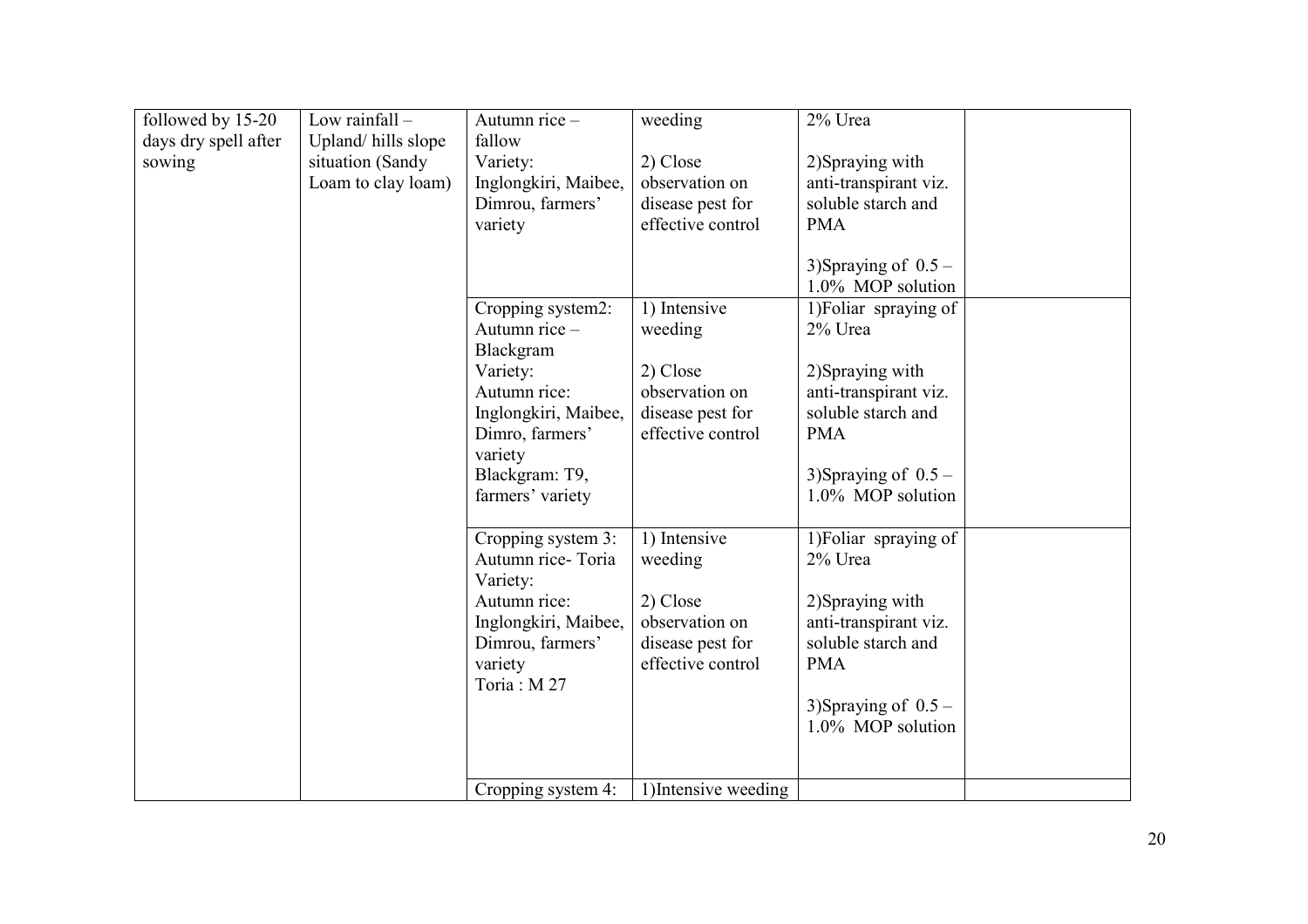|                                                                              | Autumn rice as<br>mixed crop with<br>maize, sesame<br>Variety:<br>Autumn rice:<br>Inglongkiri, Maibee,<br>Dimrou, farmers'<br>variety<br>Sesame: Farmers'<br>variety<br>Maize: composites | and mulching with<br>weedings<br>2) Close<br>observation on<br>disease pest for<br>effective control |                                                               |  |
|------------------------------------------------------------------------------|-------------------------------------------------------------------------------------------------------------------------------------------------------------------------------------------|------------------------------------------------------------------------------------------------------|---------------------------------------------------------------|--|
|                                                                              | Cropping system 5:<br>Sugarcane (Annual)<br>Variety: Farmers'<br>variety                                                                                                                  |                                                                                                      | Earthing $\&$<br>Mulching with<br>sugarcane trash             |  |
|                                                                              | Cropping system 6:<br>Sesame – fallow<br>Variety: Farmers'<br>variety                                                                                                                     | No change                                                                                            | No change                                                     |  |
|                                                                              | Cropping system 7:<br>Maize – fallow<br>Variety: Composites                                                                                                                               | No change                                                                                            | No change                                                     |  |
|                                                                              | Cropping system 8:<br>Fallow – toria<br>Variety: M 27                                                                                                                                     | No change                                                                                            | No change                                                     |  |
| Low rainfall $-$<br>Medium lowland<br>situation (Sandy<br>Loam to clay loam) | Cropping system 1:<br>Winter rice – fallow<br>Variety: Ranjit,<br>Bahadur, Mahsuri,                                                                                                       | 1) Life saving<br>irrigation to<br>seedlings<br>2) Spray 0.5-1.0%                                    | 1) Close the<br>channels between<br>beds to prevent<br>runoff |  |
|                                                                              | Monohar Sali,<br>Gaya, farmers'<br>variety                                                                                                                                                | MOP solution<br>3) Spray 2.0% urea<br>solution                                                       | 2) Apply cowdung<br>powder to the<br>nursery bed              |  |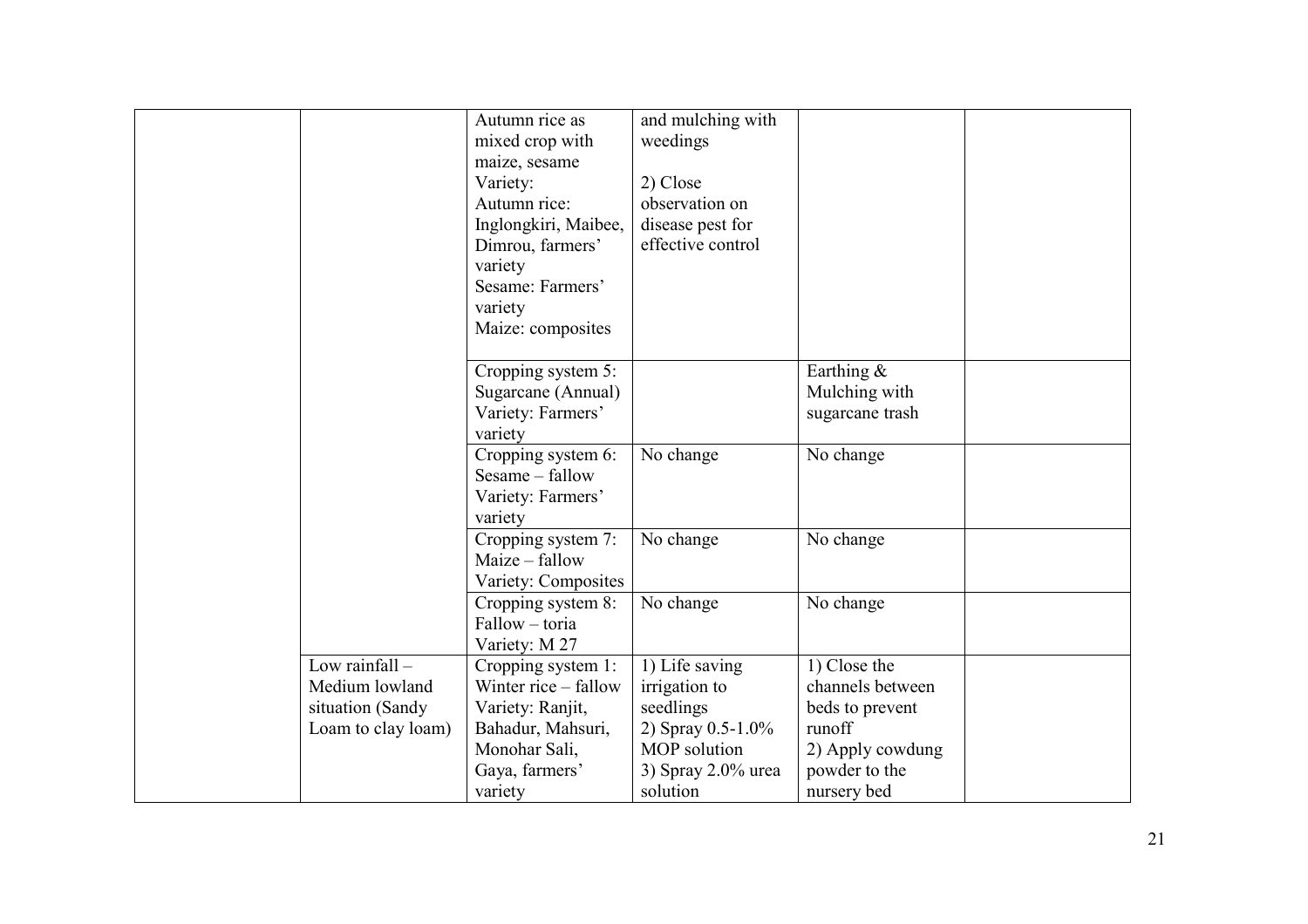|                     |                      | Cropping system 2:<br>Winter rice-Toria<br>Variety:<br>Sali rice: Ranjit,<br>Bahadur, Mahsuri,<br>Gaya, farmers'<br>variety | 1) Close the<br>channels between<br>beds to prevent<br>runoff<br>2) Life saving<br>irrigation to<br>seedlings<br>3) Close<br>observation on<br>disease pest<br>incidence and adopt<br>prompt remedial<br>measures | 3) Close<br>observation on<br>disease pest<br>incidence and adopt<br>prompt remedial<br>measures<br>2) Apply cowdung<br>powder to the<br>nursery bed<br>2) Spray 0.5-1.0%<br>MOP solution<br>3) Spray $2.0\%$ urea<br>solution |                   |
|---------------------|----------------------|-----------------------------------------------------------------------------------------------------------------------------|-------------------------------------------------------------------------------------------------------------------------------------------------------------------------------------------------------------------|--------------------------------------------------------------------------------------------------------------------------------------------------------------------------------------------------------------------------------|-------------------|
|                     |                      | Cropping system 3:<br>Fallow - Summer<br>rice<br>Variety: Ranjit,<br>Bahadur, Mahsuri,<br>Kanaklata, Joymati                | $\overline{\phantom{a}}$                                                                                                                                                                                          | $\overline{a}$                                                                                                                                                                                                                 |                   |
| <b>Condition</b>    |                      |                                                                                                                             | <b>Suggested Contingency measure</b>                                                                                                                                                                              |                                                                                                                                                                                                                                |                   |
| Mid season (long    | <b>Major Farming</b> | Crop/cropping                                                                                                               | Crop management                                                                                                                                                                                                   | Soil nutrient &                                                                                                                                                                                                                | <b>Remarks</b> on |
| dry spell,          | situation            | system                                                                                                                      |                                                                                                                                                                                                                   | moisture                                                                                                                                                                                                                       | Implementation    |
| consecutive 2       |                      |                                                                                                                             |                                                                                                                                                                                                                   | conservation                                                                                                                                                                                                                   |                   |
| weeks rainless      |                      |                                                                                                                             |                                                                                                                                                                                                                   | measure                                                                                                                                                                                                                        |                   |
| $(>2.5$ mm) period) |                      |                                                                                                                             |                                                                                                                                                                                                                   |                                                                                                                                                                                                                                |                   |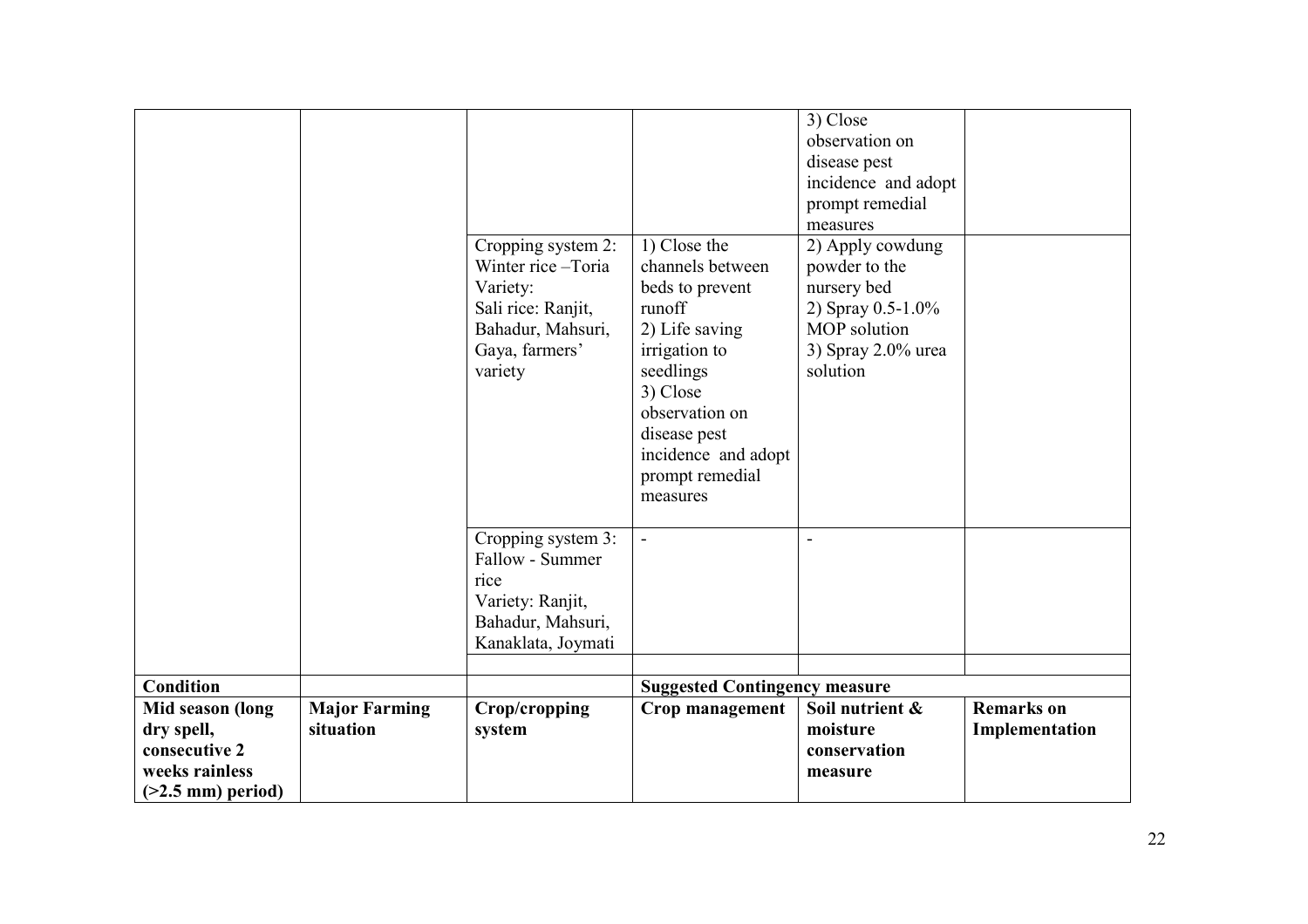| At vegetative stage                       | Low rainfall $-$<br>Medium lowland<br>situation (Sandy<br>Loam to clay loam) | Cropping system 1:<br>Winter rice – fallow<br>Variety: Ranjit,<br>Bahadur, Mahsuri,<br>Monohar Sali,<br>Gaya, farmers'<br>variety | 1) Strengthen bunds<br>and prevent runoff<br>2) Delay top<br>dressing of urea and<br>adopt<br>3) Close<br>observation on<br>disease pest<br>incidence and adopt<br>prompt remedial<br>measures | 1) Spray $0.5 - 1.0\%$<br>MOP solution<br>2) Spray $2.0\%$ urea<br>solution |                                                  |
|-------------------------------------------|------------------------------------------------------------------------------|-----------------------------------------------------------------------------------------------------------------------------------|------------------------------------------------------------------------------------------------------------------------------------------------------------------------------------------------|-----------------------------------------------------------------------------|--------------------------------------------------|
|                                           |                                                                              | Cropping system 2:<br>Winter rice-Toria<br>Variety:<br>Sali rice: Ranjit,<br>Bahadur, Mahsuri,<br>Gaya, farmers'<br>variety       | 1) Strengthen bunds<br>and prevent runoff<br>2) Delay top<br>dressing of urea and<br>adopt<br>3) Close<br>observation on<br>disease pest<br>incidence and adopt<br>prompt remedial<br>measures | 1) Spray $0.5 - 1.0\%$<br>MOP solution<br>2) Spray $2.0\%$ urea<br>solution |                                                  |
|                                           |                                                                              | Cropping system 3:<br>Fallow - Summer<br>rice<br>Variety: Ranjit,<br>Bahadur, Mahsuri,                                            | $\overline{\phantom{a}}$                                                                                                                                                                       |                                                                             |                                                  |
| <b>Condition</b>                          |                                                                              |                                                                                                                                   | <b>Suggested Contingency measure</b>                                                                                                                                                           |                                                                             |                                                  |
| Mid season<br>drought (long dry<br>spell) | <b>Major Farming</b><br>situation <sup>a</sup>                               | Crop/cropping<br>system <sup>b</sup>                                                                                              | Crop management                                                                                                                                                                                | Soil nutrient &<br>moisture<br>conservation<br>measure <sup>d</sup>         | <b>Remarks</b> on<br>Implementation <sup>e</sup> |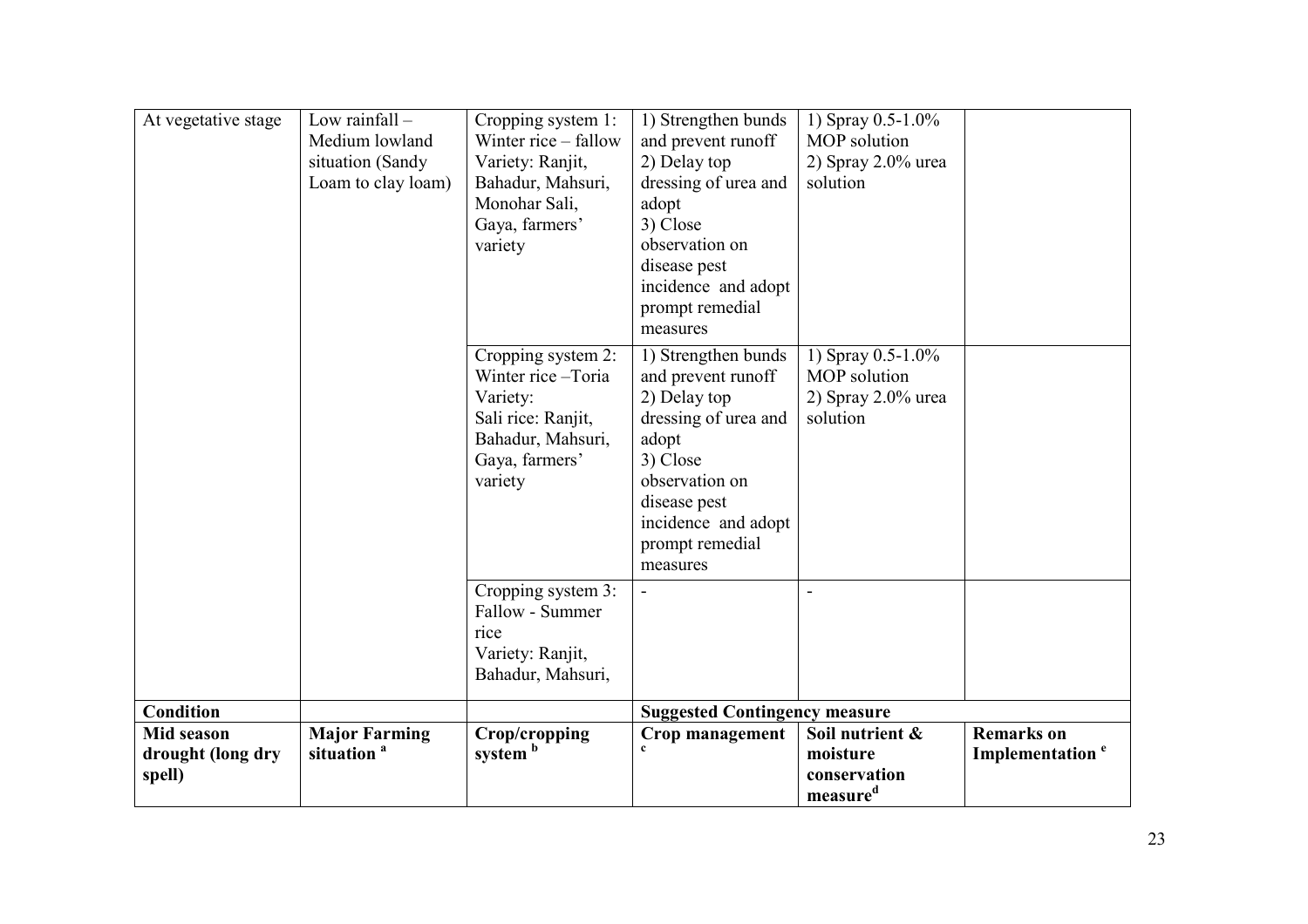| At reproductive<br>stage                    | Farming Situation<br>2:<br>Low rainfall $-$<br>Medium lowland<br>situation (Sandy<br>Loam to clay loam) | Cropping system 1:<br>Winter rice – fallow<br>Variety: Ranjit,<br>Bahadur, Mahsuri,<br>Monohar Sali,<br>Gaya, farmers'<br>variety | 1) Strengthen bunds<br>and prevent runoff<br>2) Close<br>observation on<br>disease pest<br>incidence and adopt<br>prompt remedial<br>measures | Life saving<br>irrigation from<br>nearby water<br>sources |                                     |
|---------------------------------------------|---------------------------------------------------------------------------------------------------------|-----------------------------------------------------------------------------------------------------------------------------------|-----------------------------------------------------------------------------------------------------------------------------------------------|-----------------------------------------------------------|-------------------------------------|
|                                             |                                                                                                         | Cropping system 2:<br>Winter rice-Toria<br>Variety:<br>Sali rice: Ranjit,<br>Bahadur, Mahsuri,<br>Gaya, farmers'<br>variety       | 1) Strengthen bunds<br>and prevent runoff<br>2) Close<br>observation on<br>disease pest<br>incidence and adopt<br>prompt remedial<br>measures | Life saving<br>irrigation from<br>nearby water<br>sources |                                     |
| <b>Condition</b><br><b>Terminal drought</b> | <b>Major Farming</b><br>situation                                                                       | Cropping system 3:<br>Fallow - Summer<br>rice<br>Variety: Ranjit,<br>Bahadur, Mahsuri,<br>Crop/cropping<br>system                 | <b>Suggested Contingency measure</b><br>Crop management                                                                                       | <b>Rabi Crop</b><br>planning                              | <b>Remarks</b> on<br>Implementation |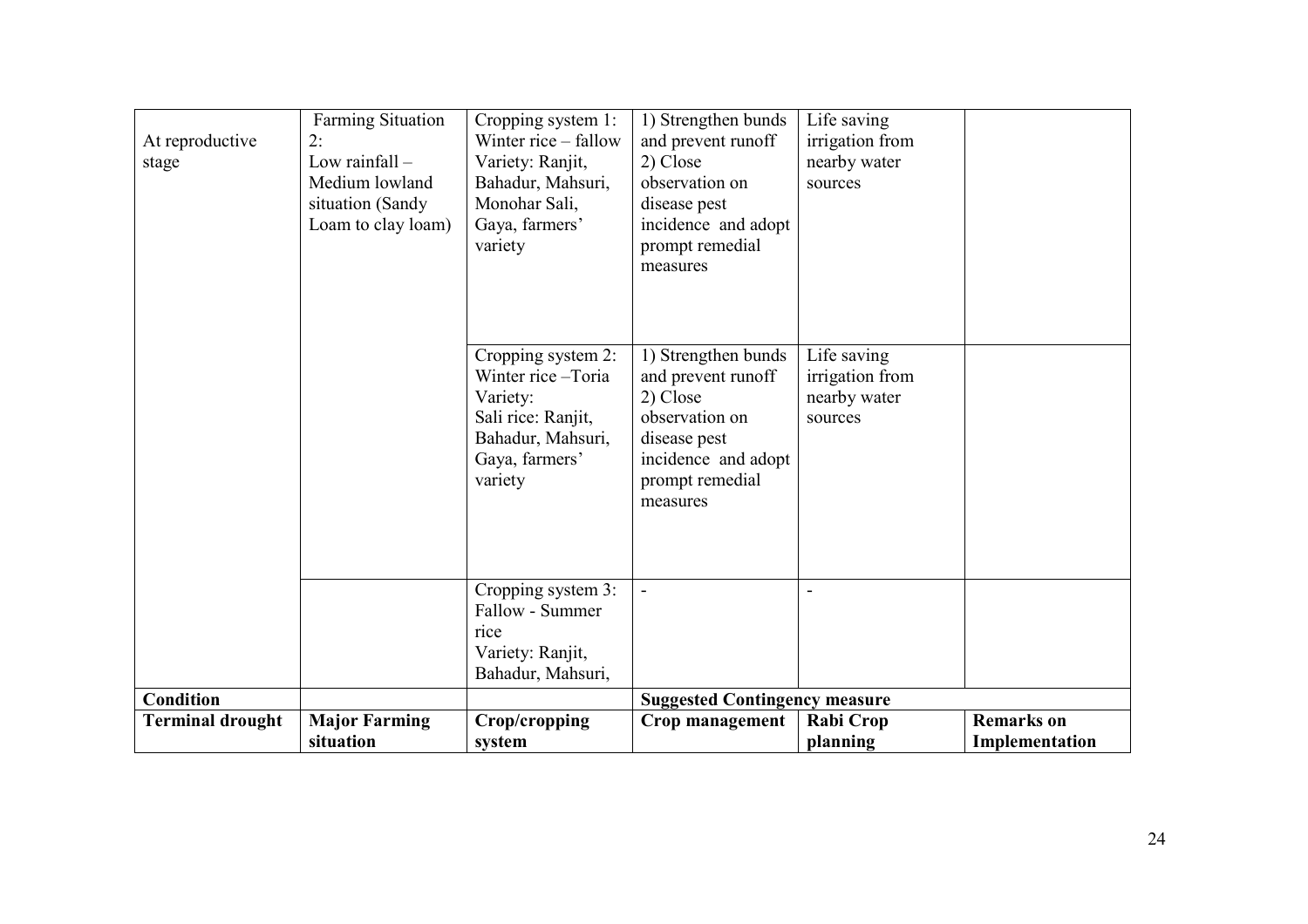| <b>Farming Situation</b><br>2:<br>Low rainfall $-$<br>Medium lowland<br>situation(Sandy<br>Loam to clay loam) | Cropping system 1:<br>Winter rice – fallow<br>Variety: Ranjit,<br>Bahadur, Mahsuri,<br>Monohar Sali,<br>Gaya, farmers'<br>variety | No change | No change |  |
|---------------------------------------------------------------------------------------------------------------|-----------------------------------------------------------------------------------------------------------------------------------|-----------|-----------|--|
|                                                                                                               | Cropping system 2:<br>Winter rice – Toria<br>Variety:<br>Sali rice: Ranjit,<br>Bahadur, Mahsuri,<br>Gaya, farmers'<br>variety     | No change | No change |  |
|                                                                                                               | Cropping system 3:<br>Fallow - Summer<br>rice<br>Variety: Ranjit,<br>Bahadur, Mahsuri,                                            | No change | No change |  |

#### 2.2 Floods

| Condition                                                      | <b>Suggested contingency measures</b> |                                   |                              |                          |  |
|----------------------------------------------------------------|---------------------------------------|-----------------------------------|------------------------------|--------------------------|--|
| <b>Transient</b><br>water<br>logging/<br>partial<br>inundation | Seedling/<br>nursery stage            | <b>Vegetative stage</b>           | <b>Reproductive stage</b>    | At harvest               |  |
| Rice                                                           | Drainage of the                       | Apply 50% $N + 50%$ K2O as        | If flood comes during        | Harvest crop immediately |  |
|                                                                | Nursery bed, If                       | top dressing during the tillering | reproductive stage, emphasis |                          |  |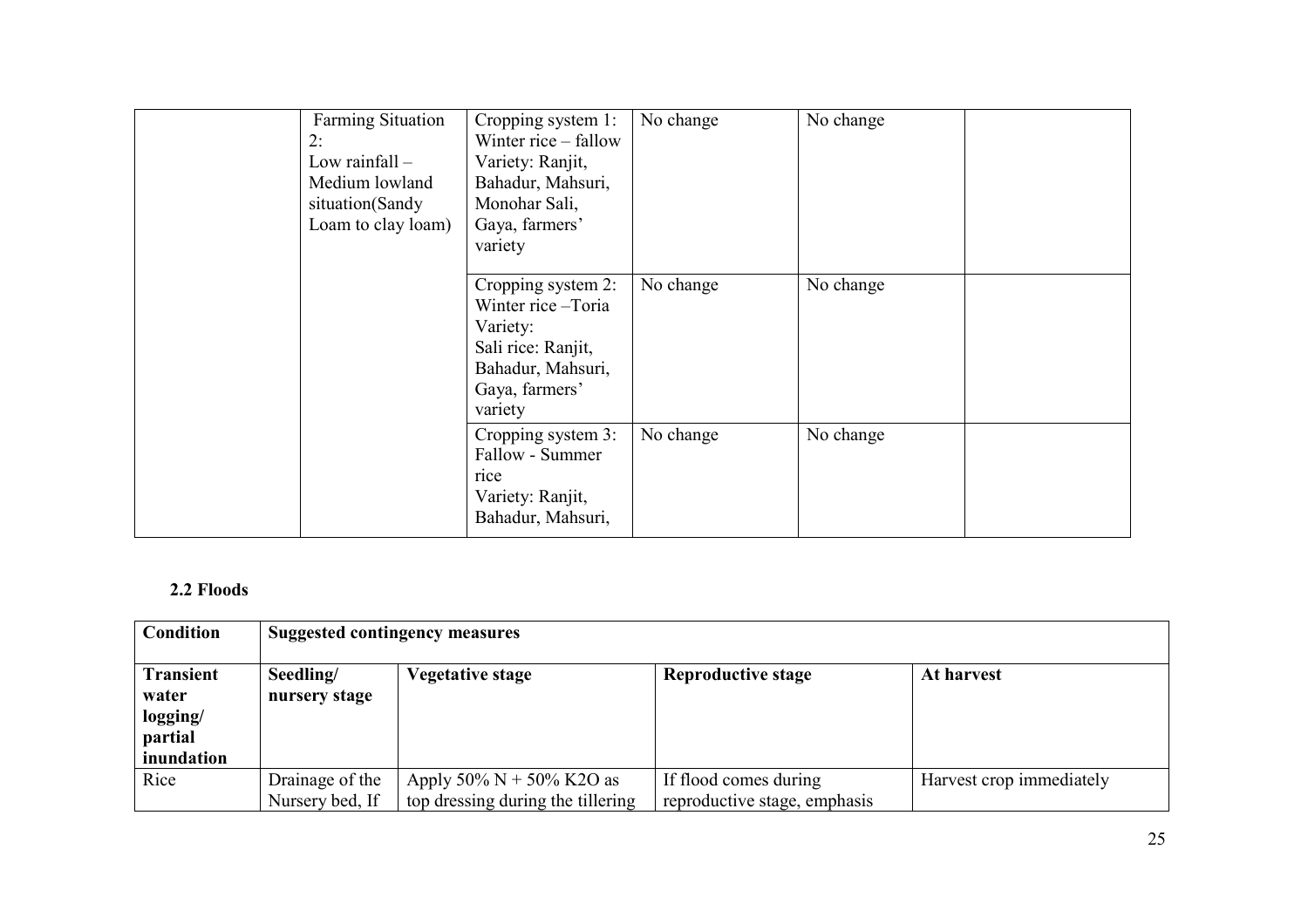| not possible go | stage.                               | should be given on forthcoming                                   | Arrange for quick drying        |
|-----------------|--------------------------------------|------------------------------------------------------------------|---------------------------------|
| for             |                                      | rabi crops.                                                      |                                 |
| re-sowing       | In partially damaged field, gap      |                                                                  | Utilization of residual soil    |
|                 | filling may be done by               | Utilization of residual soil                                     | moisture and use of recharged   |
|                 | redistributing the tillers.          | moisture and use of recharged<br>soil profile for growing pulses | soil profile for growing pulses |
|                 | Wet seeding of sprouted seeds        |                                                                  | Growing of vegetables after     |
|                 | $(Q75-80 \text{ kg/ha})$ of tolerant |                                                                  | receding flood water            |
|                 | varieties Jalashree, Jalkunwari (    | Growing of vegetables after                                      |                                 |
|                 | tolerant upto 15 day                 | receding flood water                                             |                                 |
|                 | submergence)                         |                                                                  |                                 |
|                 | Management of pests $&$ diseases     |                                                                  |                                 |

## 2.3 Contingent strategies for Livestock, Poultry & Fisheries 2.3.1 Livestock

| <b>Drought</b> | <b>Suggested contingency measures</b>     |                                                       |                                               |  |  |  |
|----------------|-------------------------------------------|-------------------------------------------------------|-----------------------------------------------|--|--|--|
|                | Before the event                          | During the event                                      | After the event                               |  |  |  |
|                |                                           |                                                       |                                               |  |  |  |
| Feed and       | Livestock insurance                       | Utilizing fodder from perennial trees and fodder bank | Avail crop insurance                          |  |  |  |
| fodder         |                                           | reserves.                                             |                                               |  |  |  |
| availability   | Encourage fodder cultivation in village   |                                                       | Supplementary feeding                         |  |  |  |
|                | grazing lands $\&$ near rivers,           | Transporting excess fodder from adjoining districts.  | of remaining livestock<br>and the replacement |  |  |  |
|                | On boundaries of agricultural field trees | Utilizing the existing crops which fail to grow       | stock                                         |  |  |  |
|                | or shrubs like Sesbania, Subabul, Neem    | adequately due to failure of monsoon for feeding of   |                                               |  |  |  |
|                | etc should be planted,                    | animals.                                              |                                               |  |  |  |
|                |                                           |                                                       |                                               |  |  |  |
|                | Excess fodder may be stored as            | Use of unconventional livestock feed such as sugar    |                                               |  |  |  |
|                | hay/silage, Establish fodder bank near    | cane top, sugar cane biogases, and banana plant Crop  |                                               |  |  |  |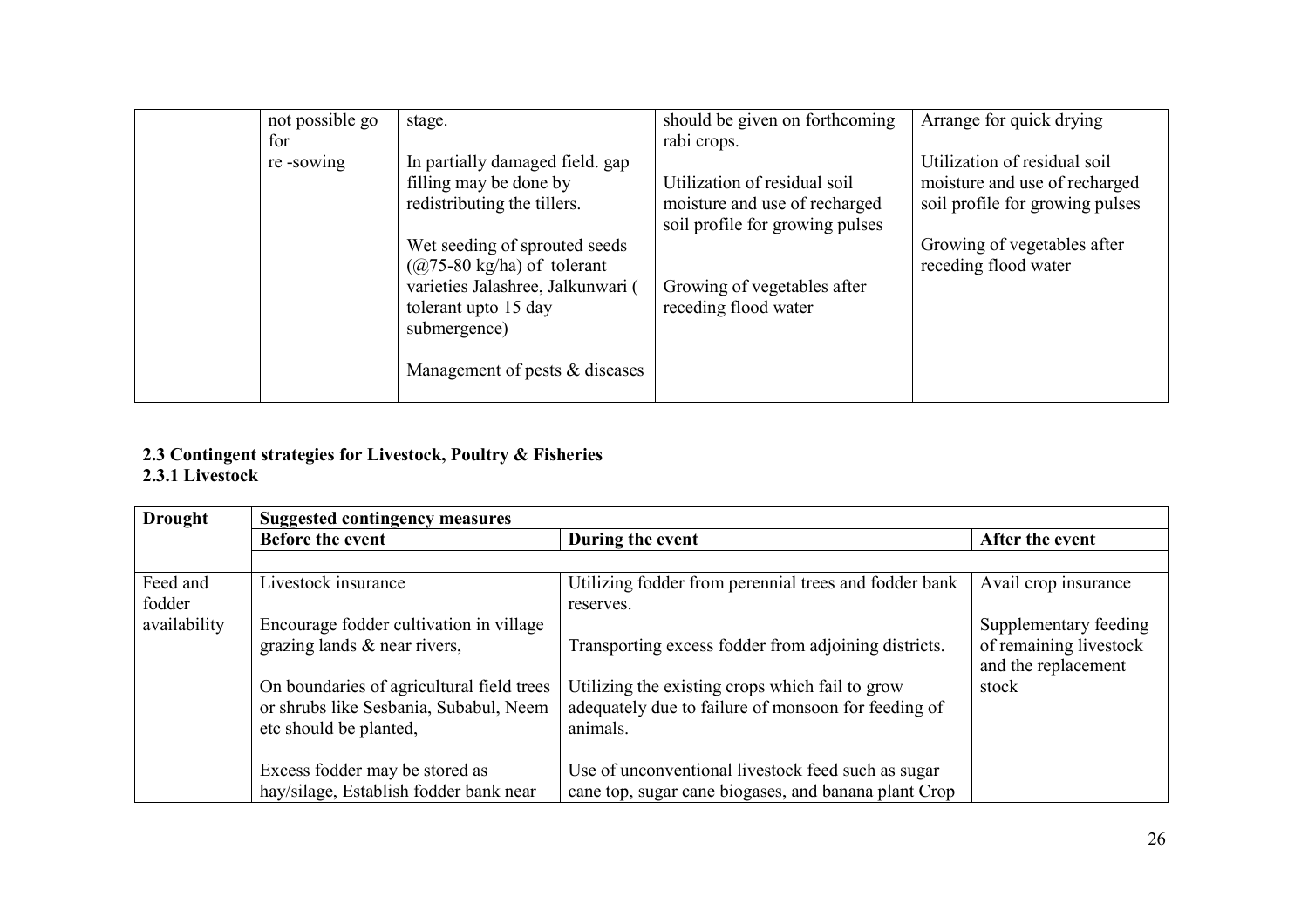|                                      | forest areas,                                                                                                                                                                                                                                                                                                | residues such as water hyacinth and other like tree<br>pods and seeds etc.                                                                                                                                                                                                                                                                                                                                                                                                                                                                           |                                                                                                    |
|--------------------------------------|--------------------------------------------------------------------------------------------------------------------------------------------------------------------------------------------------------------------------------------------------------------------------------------------------------------|------------------------------------------------------------------------------------------------------------------------------------------------------------------------------------------------------------------------------------------------------------------------------------------------------------------------------------------------------------------------------------------------------------------------------------------------------------------------------------------------------------------------------------------------------|----------------------------------------------------------------------------------------------------|
|                                      | Training & awareness camp among<br>extension personnel for needful at time<br>of exigencies.                                                                                                                                                                                                                 | Improving poor quality roughages by ammonia<br>treatment, urea treatment, urea molasses mineral<br>block etc and feeding them.                                                                                                                                                                                                                                                                                                                                                                                                                       |                                                                                                    |
| Drinking<br>water                    | Preserve water in community tanks,<br>ponds etc with sanitization<br>Wells or dug wells may be constructed<br>in advance<br>Training & awareness camp among<br>extension personnel                                                                                                                           | Animals not to be exposed to outside rather they<br>should be commonly fed.                                                                                                                                                                                                                                                                                                                                                                                                                                                                          | Prepare future plan                                                                                |
| Health and<br>diseases<br>management | Arrange vaccination programme<br>Training & awareness camp among<br>extension personnel                                                                                                                                                                                                                      | Conducting animal health camps and treating the<br>affected animals,<br>Supplementation of mineral and vitamin mixtures                                                                                                                                                                                                                                                                                                                                                                                                                              | Culling of unproductive<br>livestock,<br>Proper disposal of dead<br>animals                        |
| Floods                               |                                                                                                                                                                                                                                                                                                              |                                                                                                                                                                                                                                                                                                                                                                                                                                                                                                                                                      |                                                                                                    |
| Feed and<br>fodder<br>availability   | Livestock insurance<br>Encourage fodder cultivation in village<br>grazing lands & near rivers,<br>On boundaries of agricultural field trees<br>or shrubs like Sesbania, Subabul, Neem<br>etc should be planted,<br>Excess fodder may be stored as<br>hay/silage, Establish fodder bank near<br>forest areas. | Prioritise animals as suckling animals, suckling<br>animals along with their nursing mothers, producing<br>and working animals, sick and old animals, adult open<br>and non-producing animals as the feed and water may<br>be in short supply.<br>Procured feeds and fodders should be fed to all<br>animals on the order of priority of animals.<br>Straws and stoves that got soaked during floods need<br>not be thrown away and fed to animals. Partial drying<br>chuffing and sprinkling concentrate mixture can<br>improve intake and utility. | Provision of<br>supplementary feeding<br>(concentrate / roughage)<br>with vitamin $&$<br>minerals. |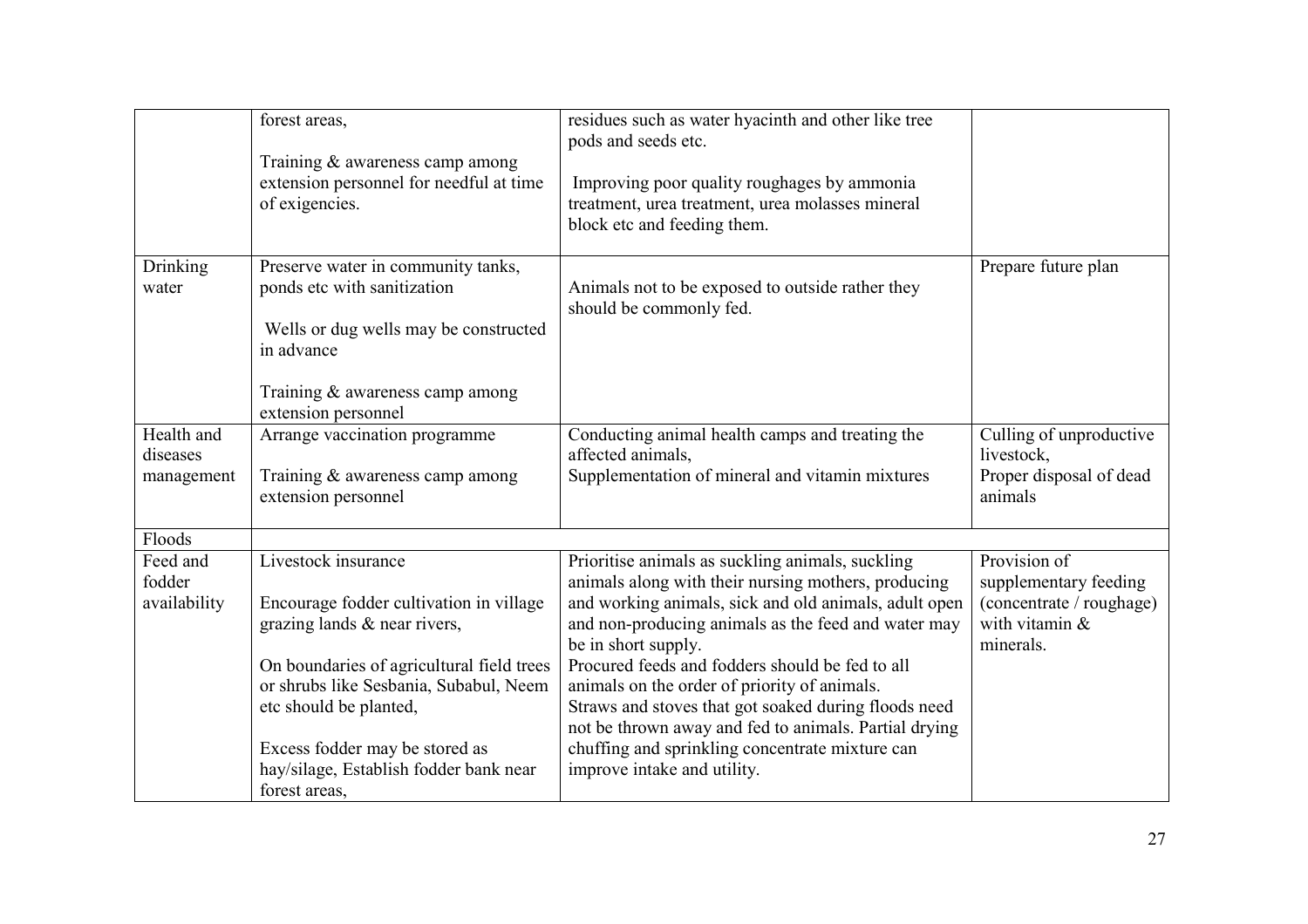|                                      | Training & awareness camp among<br>extension personnel for needful at time<br>of exigencies.                                                                                                                                                                                                                  |                                                                                                                                                                                                                                                                                                                                                                                            |                                                                                                                                                                                                                                                                                                                                                                             |
|--------------------------------------|---------------------------------------------------------------------------------------------------------------------------------------------------------------------------------------------------------------------------------------------------------------------------------------------------------------|--------------------------------------------------------------------------------------------------------------------------------------------------------------------------------------------------------------------------------------------------------------------------------------------------------------------------------------------------------------------------------------------|-----------------------------------------------------------------------------------------------------------------------------------------------------------------------------------------------------------------------------------------------------------------------------------------------------------------------------------------------------------------------------|
| <b>Drinking</b><br>water             | Preserve safe drinking water in<br>community tanks which is not prone to<br>seepage or flood water does not enter.<br>Arrange chlorine tablets for sanitization<br>of water and bleaching powder for<br>disinfection of habitats & shelter places<br>, Training & awareness camp among<br>extension personnel | Drinking water is made available to the animals in<br>any kind of clean container available with the farmer.                                                                                                                                                                                                                                                                               | Provision of clean<br>drinking water.                                                                                                                                                                                                                                                                                                                                       |
| Health and<br>diseases<br>management | Prior construction of shelter places in<br>elevated points,<br>Vaccination of livestock<br>Keep the emergency service kit fully<br>equipped (first Aid Requisites)                                                                                                                                            | There should be one veterinarian for 3 to 4 village to<br>work with local volunteers.<br>The team should be well equipped with contingent<br>items. Keep the animals loose in paddock (sheltered<br>or unsheltered)<br>Releasing animals from the unnatural and harmful<br>position or situation, binding broken limbs,<br>administering painkillers, anti-poison and anti-shock<br>drugs. | Prompt and appropriate<br>attention to injuries by<br>providing necessary<br>medicines to the<br>livestock owners.<br>Vaccination campaign<br>against common<br>endemic diseases of the<br>areas (like H.S. B.Q,<br>Anthrax etc.) must be<br>taken up urgently.<br>Improving shed hygiene<br>especially in the farmers<br>household through<br>cleaning and<br>disinfection |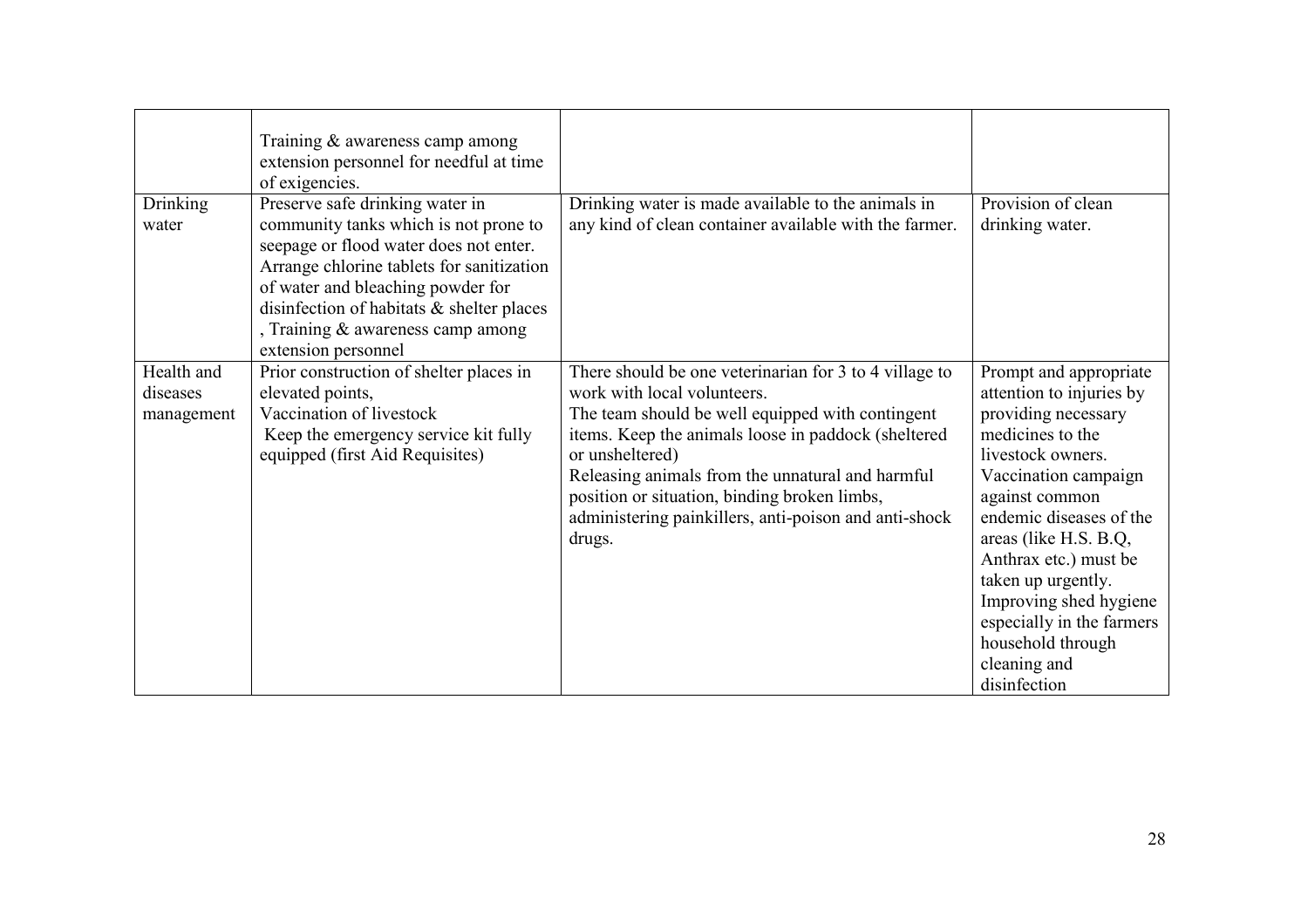#### 2.3.2 Poultry

| <b>Drought</b>                    | <b>Suggested contingency measures</b>                                                                                                                              |                                                                                                                                                 |                                                                                                                                                                          |  |
|-----------------------------------|--------------------------------------------------------------------------------------------------------------------------------------------------------------------|-------------------------------------------------------------------------------------------------------------------------------------------------|--------------------------------------------------------------------------------------------------------------------------------------------------------------------------|--|
|                                   | <b>Before the event</b>                                                                                                                                            | During the event                                                                                                                                | After the event                                                                                                                                                          |  |
|                                   |                                                                                                                                                                    |                                                                                                                                                 |                                                                                                                                                                          |  |
| Feed and fodder<br>availability   | Insurance of Poultry farms<br>Ensure procurement of feed ingredients<br>sufficiently ahead<br>Establish feed serve bank                                            | Feed utilisation from feed bank<br>Feed supplementation be made to<br>the farms                                                                 | Availing insurance<br>Attempt will be made for<br>supply of feed ingredient or<br>compound feed to the<br>farmers                                                        |  |
| Drinking water                    | Check water source for ensuring<br>sufficient potable water during draoght                                                                                         | Attempt will be made to provide<br>sanitized drinking water                                                                                     | Availability of water be<br>ensured by digging of bore<br>well                                                                                                           |  |
| Health and diseases<br>management | Procurement of vaccines and medicines<br>and antistress agent.<br>Feeding antibiotics<br>Procurement of litter materials                                           | Administration of vaccines<br>Continue feeding of antistress<br>agent                                                                           | Culling of affected birds                                                                                                                                                |  |
| <b>Floods</b>                     |                                                                                                                                                                    |                                                                                                                                                 |                                                                                                                                                                          |  |
| Feed and fodder<br>availability   | Ensure procurement of feed ingredients /<br>compound feed sufficient ahead as feed<br>supply to the farm will hamper due to<br>submergence of the connecting roads | Supply the compound feed to the<br>poultry farm under submerged<br>area                                                                         | Supply be continued till the<br>situation is under control                                                                                                               |  |
| Drinking water                    | Protect the water sources from<br>submergence                                                                                                                      | Attempt will be made to provide<br>sanitized drinking water                                                                                     | Water sources be sanitized<br>with bleaching powder or<br>any water sanitizer                                                                                            |  |
| Health and diseases<br>management | Procurement of vaccines and medicines.<br>Feeding antibiotics<br>Procurement of litter materials                                                                   | Continue feeding antibiotics<br>Prevent entrance of flood water to<br>the shed<br>Replace wet litter<br>Proper disposal of dead birds if<br>any | Disinfection of the farm<br>premises.<br>Feeding antibiotics and de-<br>worming.<br>Replace wet litter<br>Disinfection of sheds. Proper<br>disposal of dead birds if any |  |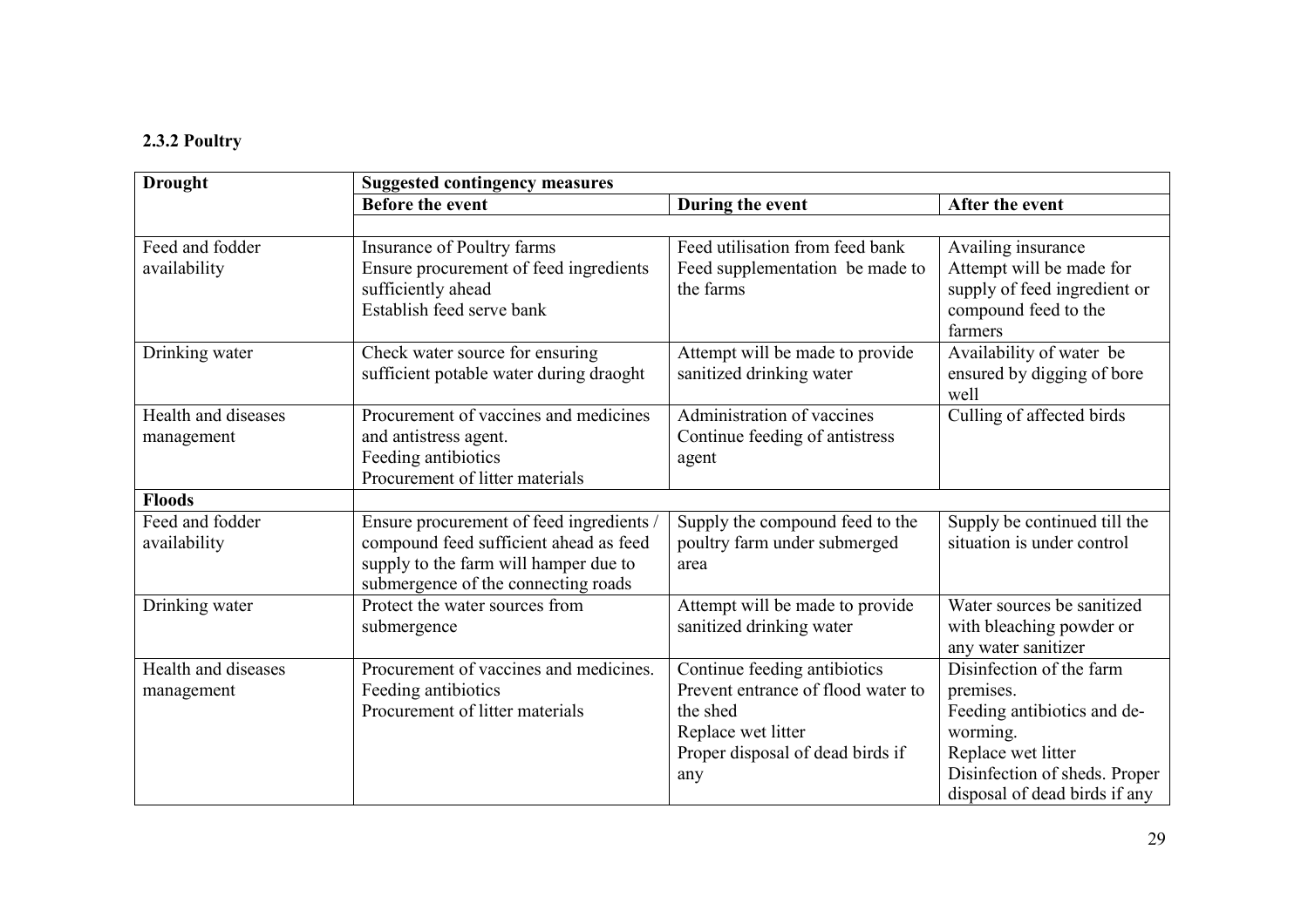#### 2.3.3 Fisheries

| <b>Drought</b>                                                               | <b>Suggested contingency measures</b>                                                                                                                                                                                          |                                                                                                                                                                                                                     |                                                                                                                                                             |  |
|------------------------------------------------------------------------------|--------------------------------------------------------------------------------------------------------------------------------------------------------------------------------------------------------------------------------|---------------------------------------------------------------------------------------------------------------------------------------------------------------------------------------------------------------------|-------------------------------------------------------------------------------------------------------------------------------------------------------------|--|
|                                                                              | <b>Before the event</b>                                                                                                                                                                                                        | During the event                                                                                                                                                                                                    | After the event                                                                                                                                             |  |
|                                                                              |                                                                                                                                                                                                                                |                                                                                                                                                                                                                     |                                                                                                                                                             |  |
| Shallow water in ponds due to<br>insufficient rains/inflow                   | Restricted release of water from<br>reservoir.<br>Supplementary water harvest<br>structures like pond and tanks has<br>to be developed.<br>Renovation and maintenance of<br>existing water harvest structures                  | Restrict lifting of water for<br>irrigation purpose of crops<br>Catch the stock, market the<br>produce to reduce the density of<br>population in ponds.                                                             | Excavate the ponds to<br>increase the depth.<br>Try to release water into the<br>pond if it rains in off-season                                             |  |
| Impact of heat & salt load build<br>up in ponds / change in water<br>quality | 1. Prepare to release water into the<br>habitat                                                                                                                                                                                | Mixing of water from the water<br>harvest structure like ponds and<br>tanks into the fish habitat.                                                                                                                  | Monitoring the water quality<br>and health of aquatic<br>organisms                                                                                          |  |
| <b>Floods</b>                                                                |                                                                                                                                                                                                                                |                                                                                                                                                                                                                     |                                                                                                                                                             |  |
| Inundation with flood waters                                                 | 1. Construction of humane shelter.<br>2. Storage of sand filled bags for<br>emergency use.<br>3. Repair and maintenance of<br>bunds.<br>4. Preparedness for relief<br>5. Insurance coverage provision<br>for life and property | 1. Timely broadcast and telecast<br>and other types of announcement<br>warning about the danger level<br>with respect to water level.<br>2. Evacuation of people to flood<br>shelter areas.<br>3. Relief operation. | 1. Relief operation will<br>continue.<br>2. Care of health of affected<br>people<br>3. Settlement of insurance.<br>4. Financial support to other<br>people. |  |
| Water contamination $&$ change in<br><b>BOD</b>                              | Take appropriate measures to<br>check seepage into pond e.g.<br>Raising bunds to prevent entry of<br>water                                                                                                                     | Check the water quality $\&$ take<br>appropriate action                                                                                                                                                             | 1. Application of lime and<br>geolite.<br>2. Application of Alum.<br>3. Application of KMnO4                                                                |  |
| Health and diseases management                                               | Stock preventive medicines,<br>vaccines                                                                                                                                                                                        | Prevent influx of diseased fish<br>from outside source, check<br>through nets<br>Administer medicines through                                                                                                       | 1. Application of lime and<br>KMnO4.<br>2. Assessment of the health<br>status of fish and accordingly                                                       |  |